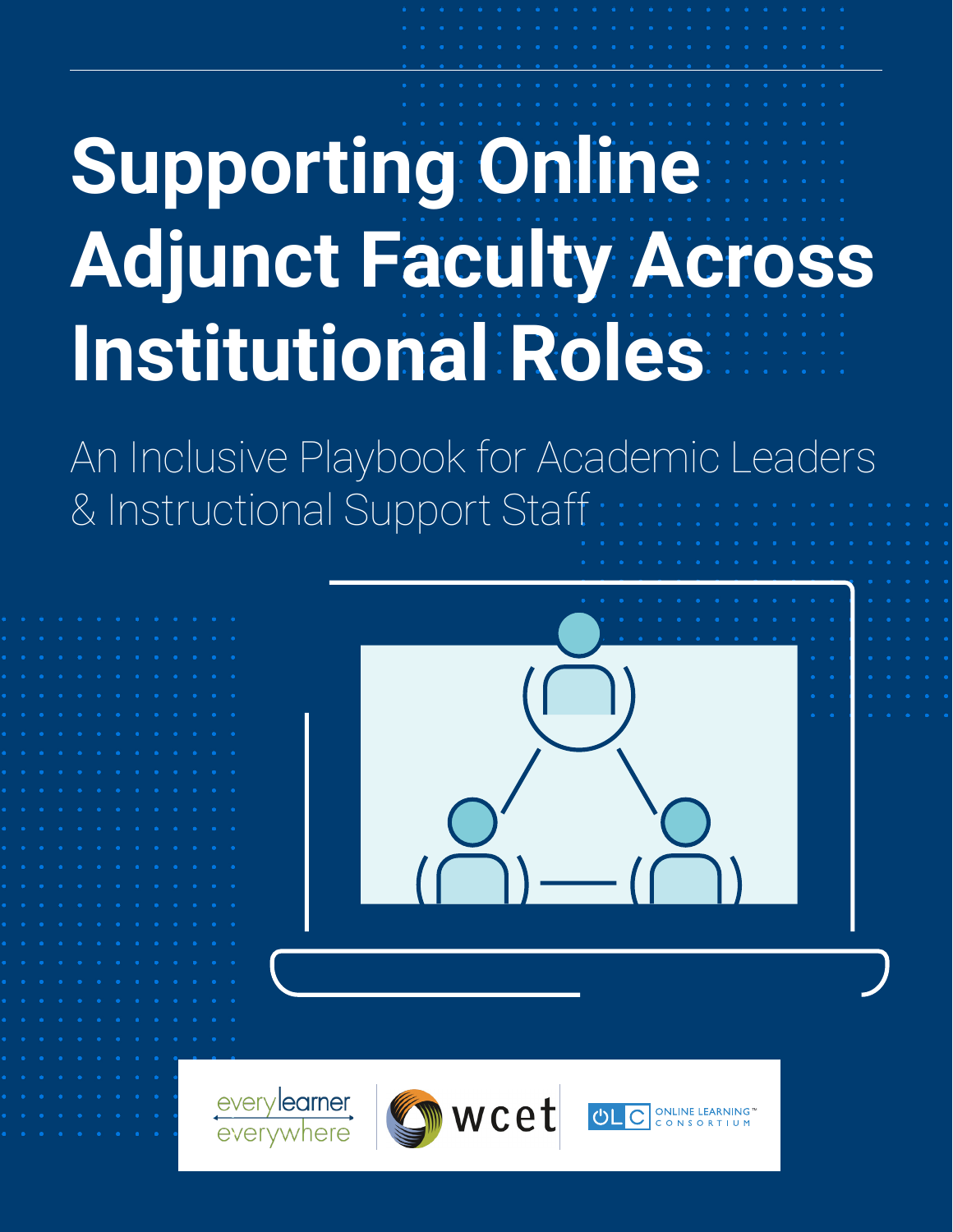### **Contributing Authors**

**Nicole L. Weber, Ph.D.**  Associate Vice President of Learning, Online Learning Consortium

**Dylan Barth, Ph.D.** Director of Professional Learning, Online Learning Consortium

**Abby McGuire, Ed.D.** Director of Research, Online Learning Consortium

**Andrew Swindell, M.Ed.** Educational Researcher and Publishing Coordinator, Online Learning Consortium

**Van L. Davis, Ph.D.** Chief Strategy Officer, WCET – WICHE Cooperative for Educational Technologies

#### **Thank you to our reviewers**

Eric Karl, Ph.D., Associate Online Vice President, Brigham Young University – Idaho

Recommended citation:

Weber, N.L., Barth, D., McGuire, A., Swindell, A., & Davis, V. (2022, May 31). *Supporting Online Adjunct Faculty Across Institutional Roles: An Inclusive Action Plan for Academic Leaders and Instructional Support Staff*. Every Learner Everywhere. https://www.everylearnereverywhere.org/resources

*The work was undertaken on behalf of the Every Learner Everywhere project of WCET (the WICHE Cooperative for Educational Technologies).*

*This work is licensed under a [Creative Commons Attribution-NonCommercial-NoDerivatives 4.0 International License](https://creativecommons.org/licenses/by-nc-nd/4.0/).*

Supporting Online Adjunct Faculty // About This Resource **Page 2** and Page 2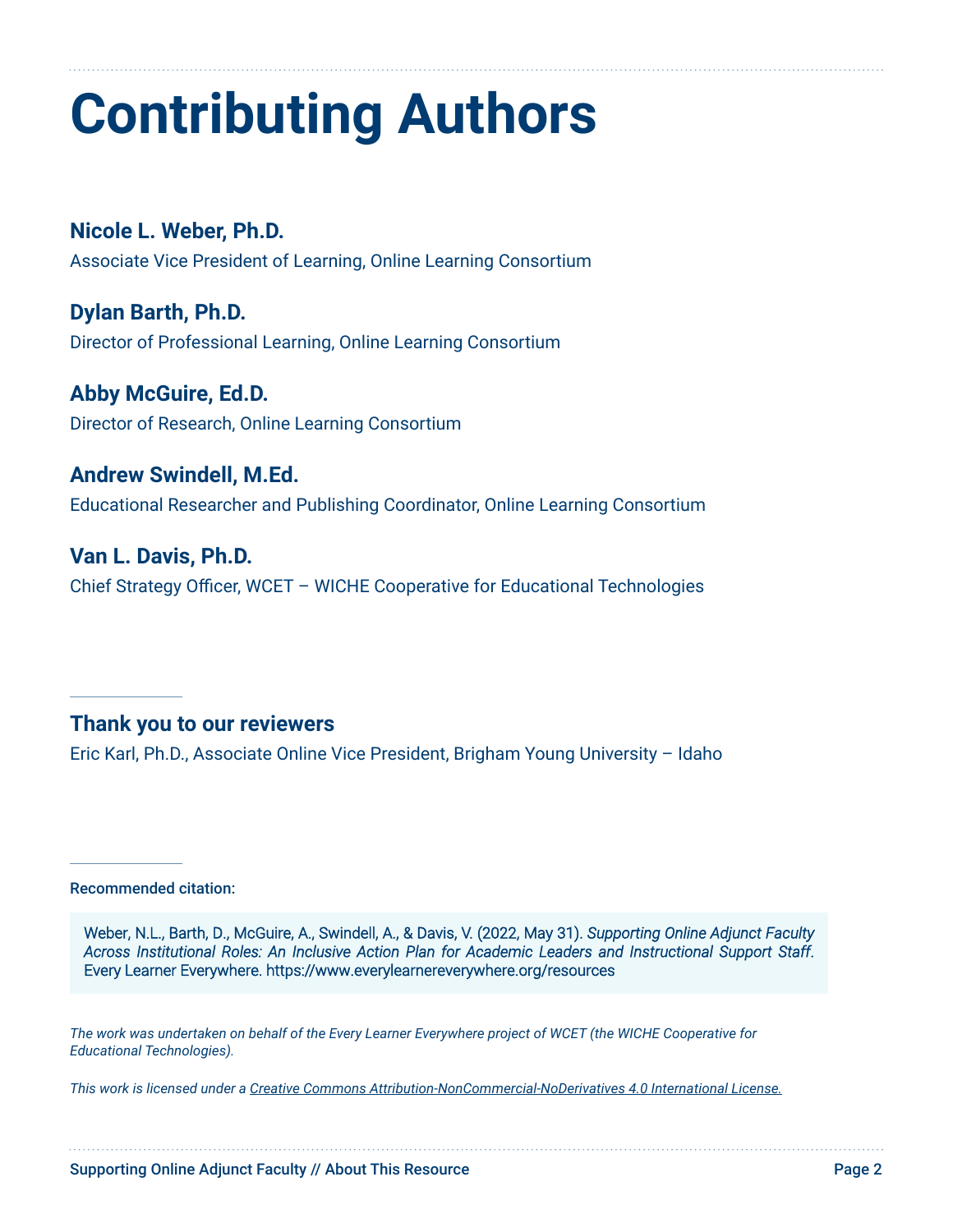### **About the Organizations**







**WICHE Cooperative for Educational Technologies (WCET)** is the leader in the practice, policy, & advocacy of digital learning in higher education. WCET is a member-driven non-profit which brings together colleges, universities, higher education organizations, and companies to collectively improve the quality and reach of technology-enhanced learning programs. Learn more at [wcet.wiche.edu.](http://wcet.wiche.edu)

**The Online Learning Consortium (OLC)** is a collaborative community of education leaders and innovators dedicated to advancing quality digital teaching and learning experiences designed to reach and engage the modern learner — anyone, anywhere, anytime. OLC inspires innovation and quality through an extensive set of resources, including best-practice publications, quality benchmarking, leading-edge instruction, communitydriven conferences, practitioner-based and empirical research, and expert guidance. The growing OLC community includes faculty members, administrators, trainers, instructional designers, and other learning professionals, as well as educational institutions, professional societies, and corporate enterprises.Learn more at [onlinelearningconsortium.org](https://onlinelearningconsortium.org/).

**Every Learner Everywhere** is a network of twelve partner organizations with expertise in evaluating, implementing, scaling, and measuring the efficacy of education technologies, curriculum and course design strategies, teaching practices, and support services that personalize instruction for students in blended and online learning environments. Our mission is to help institutions use new technology to innovate teaching and learning, with the ultimate goal of improving learning outcomes for Black, Latinx, and Indigenous students, poverty-affected students, and first-generation students. Our collaborative work aims to advance equity in higher education centers on the transformation of postsecondary teaching and learning. We build capacity in colleges and universities to improve student outcomes with digital learning through direct technical assistance, timely resources and toolkits, and ongoing analysis of institution practices and market trends. For more information about Every Learner Everywhere and its collaborative approach to equitize higher education through digital learning, visit [everylearnereverywhere.org](http://everylearnereverywhere.org).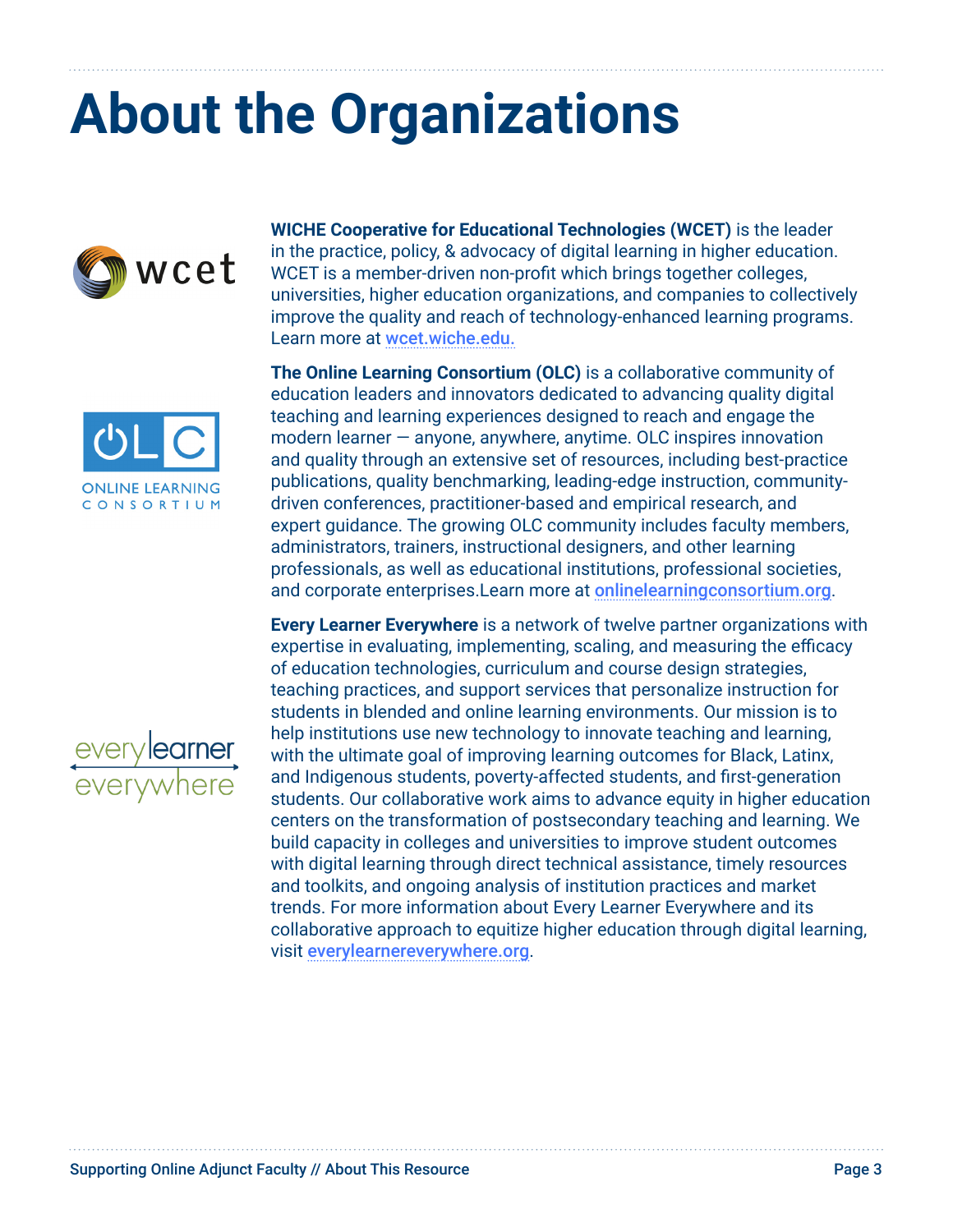### **Contents**

| Introduction <b>Execution Introduction 5</b>                                                                                              |    |
|-------------------------------------------------------------------------------------------------------------------------------------------|----|
|                                                                                                                                           |    |
| Actionable Strategies <b>Manual Actionable Strategies</b> 10                                                                              |    |
|                                                                                                                                           |    |
| <b>Strategy 2: Develop Effective Onboarding &amp; Training Experiences <b>Manufation</b> 18</b>                                           |    |
|                                                                                                                                           |    |
| Strategy 4: Use Data to Maximize the Quality of Instruction <b>Maximized 12</b> 22                                                        |    |
| <b>Strategy 5: Incentivize Key Professional Development Areas manually and Strategy 5: Incentivize Key Professional Development Areas</b> |    |
|                                                                                                                                           |    |
| <b>Conclusion</b> 29                                                                                                                      |    |
|                                                                                                                                           | 31 |
|                                                                                                                                           |    |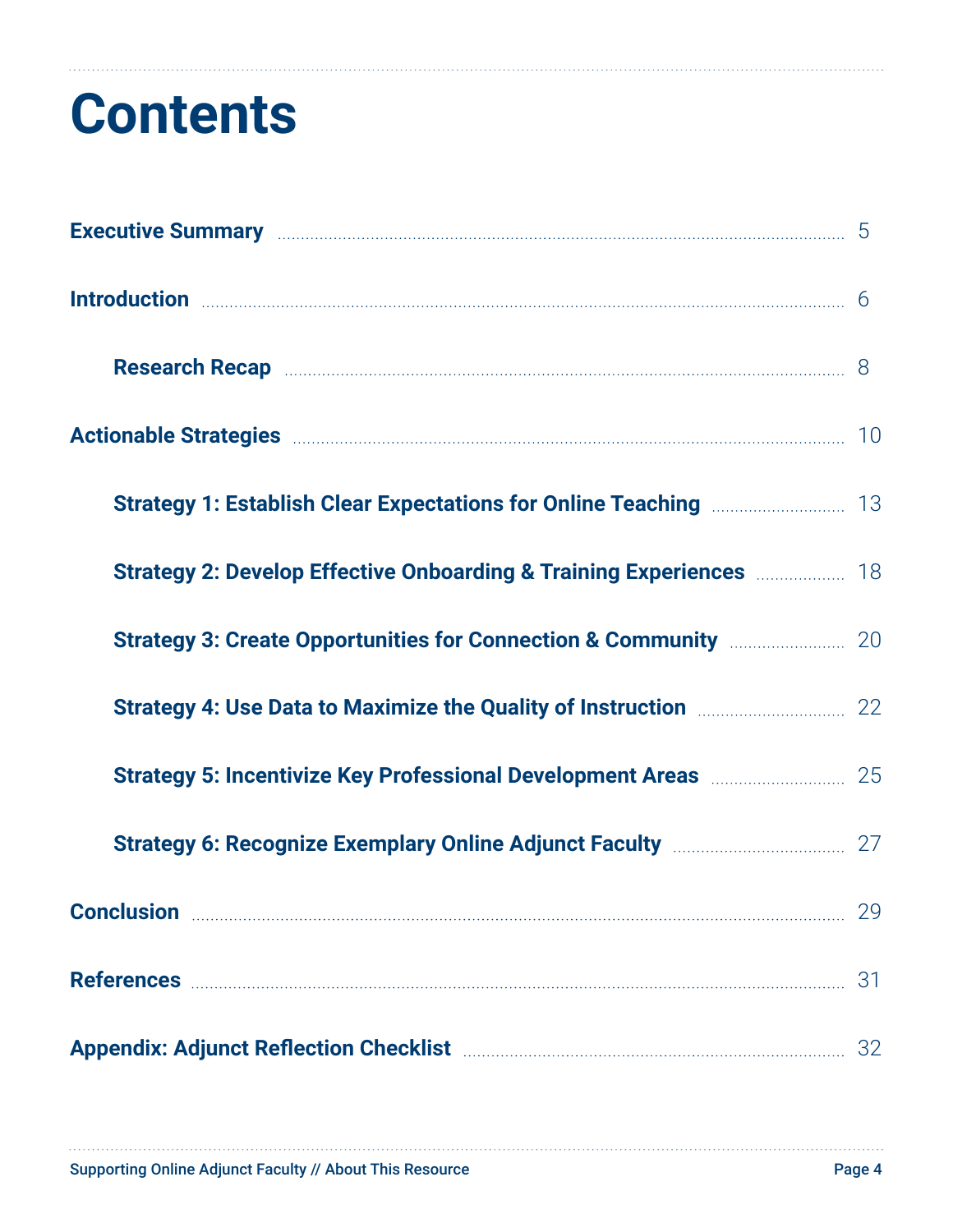### <span id="page-4-0"></span>**Executive Summary SUPPORTING ONLINE ADJUNCT FACULTY //**

### **What Is a Playbook?**

A playbook provides context and actionable strategies for challenges experienced in institutions of higher education.

#### **What Can I Expect from This Playbook?**

This playbook aims to extend the work of [Online Adjunct Faculty: A Survey of Institutional](https://www.everylearnereverywhere.org/resources/online-adjunct-faculty-a-survey-of-institutional-policies-and-practices/)  [Policies and Practices](https://www.everylearnereverywhere.org/resources/online-adjunct-faculty-a-survey-of-institutional-policies-and-practices/) by providing actionable strategies to better support online adjunct faculty from various roles across the institution. Inspired by the data collected in the initial study's surveys and interviews, this playbook will provide six actionable strategies and different implementation tips for the intended audience. These actionable strategies include:

- establishing clear expectations for online teaching;
- developing effective onboarding and training experiences;
- creating opportunities for connection and community;
- using data to maximize the quality of instruction;
- incentivizing key professional development areas; and
- recognizing exemplary online adjunct faculty.

#### **Who Is the Intended Audience of This Playbook?**

This playbook is designed to serve as a resource for instructional support staff (e.g., instructional designers, faculty developers, technology trainers, directors of centers for teaching and learning), academic leaders (e.g., department chairs, program coordinators, deans), and executive leaders (e.g., provosts, chancellors, presidents) across institutional types as they analyze, develop, and enhance their online adjunct faculty support systems. This playbook also includes a checklist for adjunct faculty to prepare, design, and facilitate courses (Note: This resource is also fully adaptable for use by individuals who onboard and train adjunct faculty).

#### **Why Online Adjunct Faculty?**

We use the term online adjunct faculty throughout the playbook to refer to any non-tenure track faculty, which includes full- and part-time faculty, instructors, lecturers, and any other professionals delivering instruction at colleges and universities. We intentionally use faculty to signify their expertise, credentials, and importance to the profession.

"We are trying now to be more inclusive in our language and just calling folks faculty rather than calling them adjuncts…I think it's important because it sends a message to include those adjunct faculty as part of the institution and to help them understand that you don't just come in and teach and leave."

—Institutional and Digital Learning Leader, Community College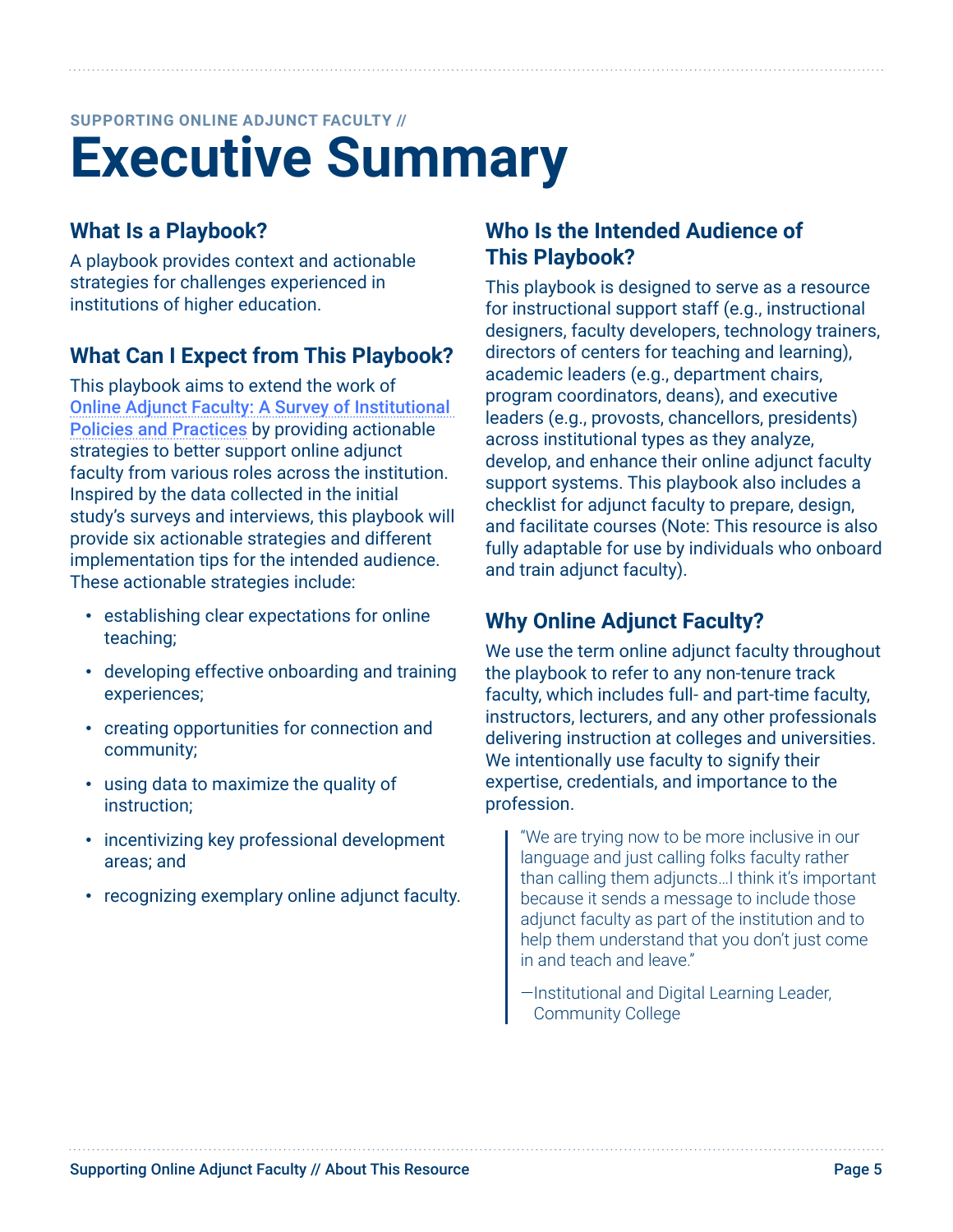### <span id="page-5-0"></span>**Introduction**

**"In our world, adjuncts often get the short end of the stick, and giving them as much as possible for the experience, and the credit and the expertise that they have, I think, makes for a better experience for them that translates into a better experience for students. And that's why we're all here; if we weren't in it for the students, we wouldn't be here."** 

Deb Maeder, MSE, Ed.D., Director of Digital Education and Instructional Design, Bryan College of Health Sciences

Over the past forty years, a significant shift has occurred surrounding who is responsible for teaching at colleges and universities across the U.S. Tenured and tenure-track faculty used to represent the majority of teaching faculty; however, recent data reveals that today "75 percent of faculty are not eligible for tenure, and 47 percent hold part-time positions" (American Federation of Teachers, 2022, p. 1). After enduring the pandemic, a shift also occurred in how instruction is delivered, whereby students are relying more on online learning modalities. A recent survey revealed that 60 percent of students reported a significant shift to mostly remote instruction for the 2020–2021 academic year, and "almost all institutions report using adjuncts to teach online" (Cameron et al., 2021). Taken together, these shifts in the higher education landscape have resulted in the rapid increase of and reliance on online adjunct faculty (i.e., non-tenure track, instructors, or contingent faculty) to deliver instruction and ultimately foster student success.

Despite the increasing reliance on online adjunct faculty across the U.S., institutional support for them has lagged behind support for tenure-track faculty. Studies have shown that adjunct faculty broadly lack access to key resources, such as email or office space, help with instructional design despite a desire for such assistance (Bolitzer, 2019), meaningful professional development opportunities (Burleigh et al., 2021), pay that is commensurate with experience and credentials, and responsibilities that go beyond teaching such as student support and advising (Flaherty, 2022). Studies have shown the importance of creating institutional support and connections for online adjunct faculty to address these challenges to improve teaching effectiveness and retention (Burleigh et al., 2021; Gelman et al., 2022; Kezar et al., 2019).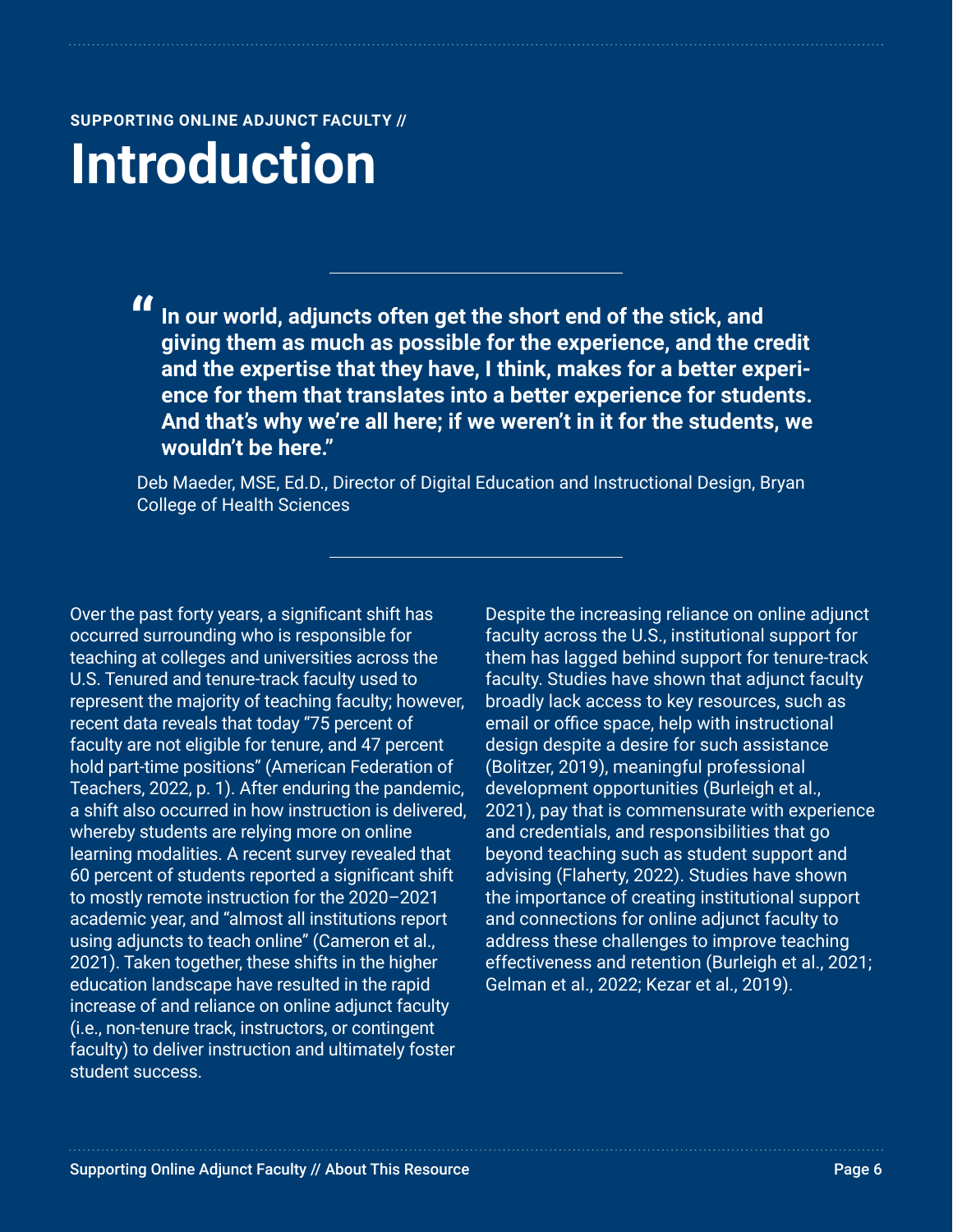Put simply, online adjunct faculty need more support, and the time to ensure they get the necessary support is now. In the summer of 2021, the WICHE Cooperative for Educational Technologies (WCET) and the Online Learning Consortium (OLC), with support from the Every Learner Everywhere Network, conducted a study to examine current practices for hiring, onboarding, developing, and supporting online adjunct faculty with the goal of publishing resources to help academic leaders operationalize this knowledge and improve online faculty experiences at their institutions. In the report, **Online** [Adjunct Faculty: A Survey of Institutional Policies and Practices](https://www.everylearnereverywhere.org/resources/online-adjunct-faculty-a-survey-of-institutional-policies-and-practices/), researchers shared findings from the study and several preliminary recommendations for supporting adjunct faculty who teach online. This piece extends the work of the report by presenting six concrete strategies for academic leaders, college-level leaders, and instructional design staff to adopt now to better support their online adjunct faculty and the community of students and learners in their classrooms.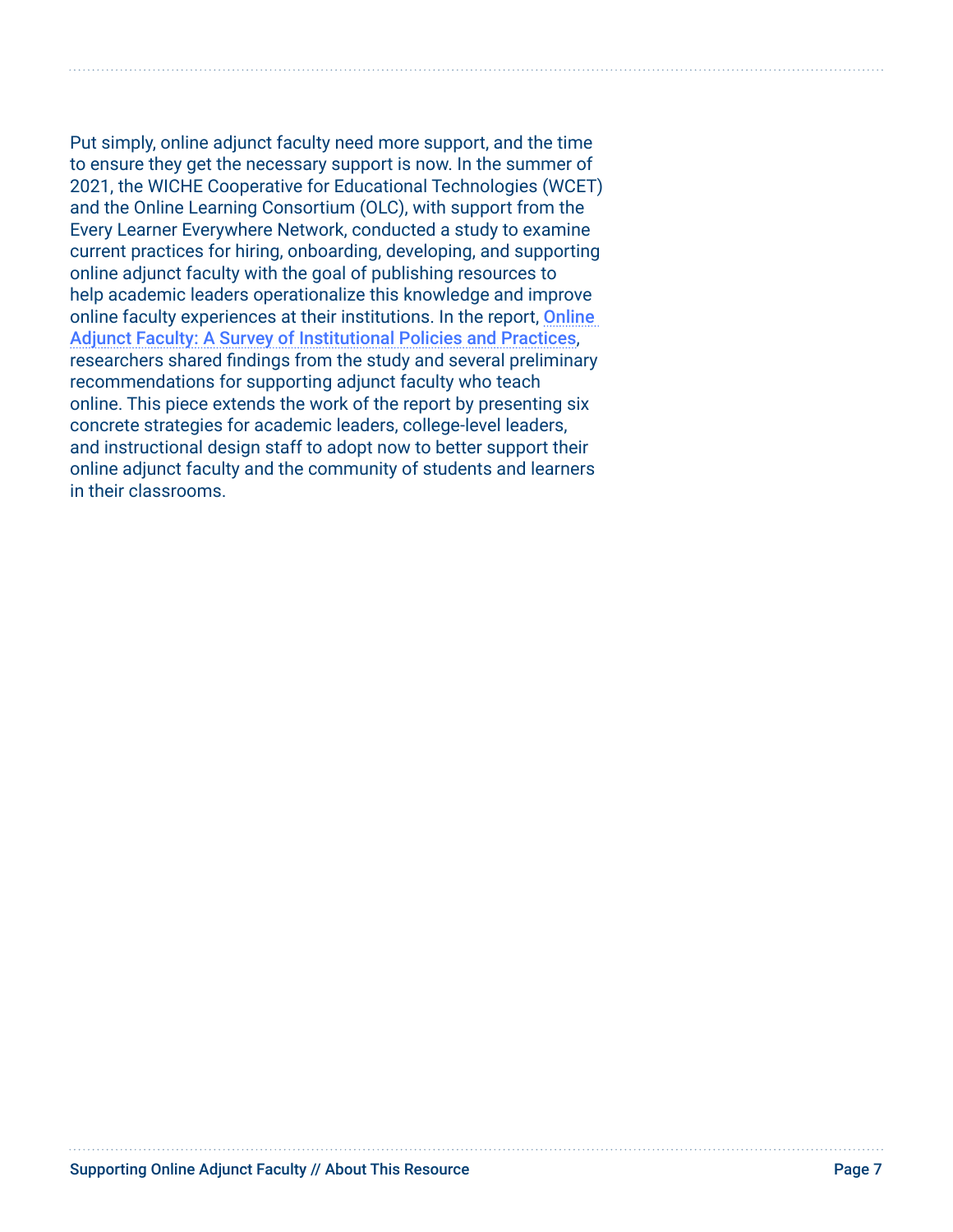### **Research Recap SUPPORTING ONLINE ADJUNCT FACULTY //**

Key findings from the study (see [Online Adjunct Faculty: A Survey of Institutional](https://www.everylearnereverywhere.org/resources/online-adjunct-faculty-a-survey-of-institutional-policies-and-practices/)  [Policies and Practices](https://www.everylearnereverywhere.org/resources/online-adjunct-faculty-a-survey-of-institutional-policies-and-practices/)) revealed there is no one-size-fits-all approach when it comes to hiring, onboarding, training, and supporting online adjunct faculty. Most notably, the study revealed a number of significant findings and recommendations that can be applied to institutional models and organizational structures to better support online adjunct faculty.



#### **Our key findings include:**

- 1. **Common policies are still lacking**. When compared to 2015, more institutions are developing email response and grading time policies; however, large numbers of schools still lack these policies. This also holds true for written policies on online office hours.
- 2. **Mandatory training and instructional design support is decreasing**. In a number of cases, institutions require less mandatory training prior to teaching online than in 2015. This is especially the case for online orientation to student services and online technologies as well as training in effective teaching methods.
- 3. **Culturally relevant pedagogical training may not be required but is still prevalent.**  While not quite 17 percent of respondents indicated that training on digital learning, diversity, equity, and inclusion was required of online adjunct faculty prior to teaching, over a third of respondents indicated that all of their online adjunct faculty had access to training on culturally relevant pedagogical practices.
- 4. **The pandemic did not significantly change professional development requirements for faculty.** Over 54 percent of respondents indicated that the pandemic has not changed the amount of professional development required of online adjunct faculty.
- 5. **The most effective online pedagogical practices are often those identified as the most challenging to implement.** Some of the same practices associated with the most effective online adjunct faculty are also identified as some of the most challenging practices to implement. Many of these practices also correspond with evidence-based teaching practices known to be particularly beneficial to students.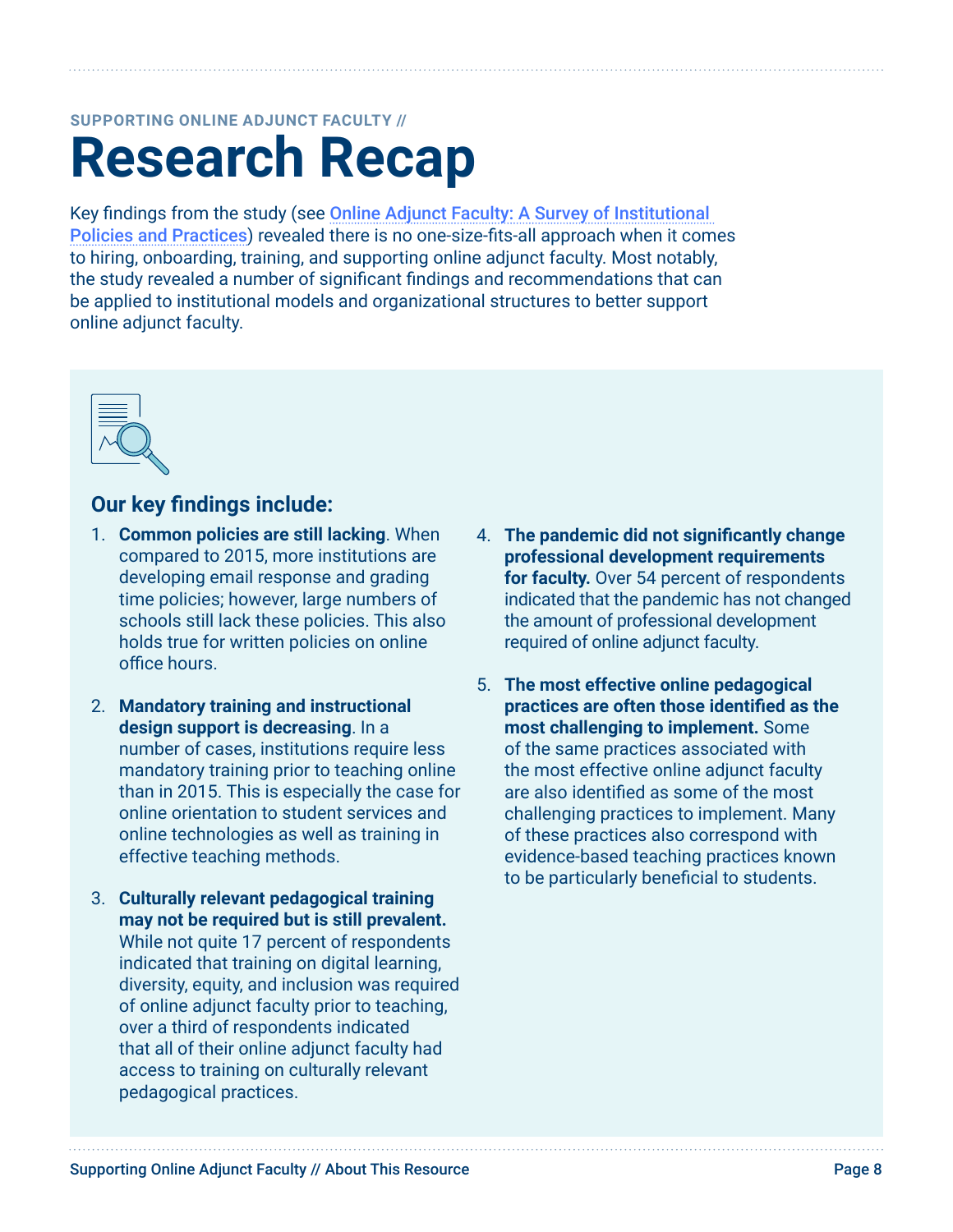<span id="page-8-0"></span>

#### **Recommendations**

Based on the findings of the survey, as well as interviews with over a dozen higher education administrators and leaders, we have developed a number of recommendations of best practices for the use and support of online adjunct faculty. We understand that each institution has its own unique situations and, therefore, these recommendations may not be applicable for all institutions. Nevertheless, we hope these recommendations will help institutions better support and utilize online adjunct faculty.

- 1. **Create sustained, structured connections with online adjunct faculty.** Create one-onone or small group mentoring programs to provide continuous support to online adjunct faculty. A program that offers a combination of regular meetings, as-needed interactions, and feedback from experienced faculty provides robust opportunities for connection and development for online adjunct faculty.
- 2. **Offer training options that extend beyond traditional business hours.** Offer training options that fit with adjunct faculty schedules. Offering asynchronous faculty training options, as well as synchronous or on-campus training on evenings and weekends, can make it more likely adjuncts are available to attend.
- 3. **Incentivize professional development options for online adjunct faculty.**  Compensate adjunct faculty for their time and incentivize attendance by offering compensation for professional development offerings.
- 4. **Tailor training content to meet top online adjunct faculty challenges.** Gather data to understand top faculty challenges at your institution and tailor training content to meet their needs. According to this study, top challenges and topics for training include:
	- collaborative learning;
	- creating connections between students;
	- facilitating group discussion;
	- active learning strategies;
	- creating an inclusive classroom;
	- culturally relevant teaching.
- 5. **Provide recognition for exemplary online adjunct faculty who use effective practices.** Acknowledge the successes of online adjunct faculty using effective practices to connect with students. Formal means of recognition include awards or the opportunity to be featured on the program's website. Informal means of recognition might include a personal thank-you email, message, or call.
- 6. **Create well-designed policies that guide instructors in determining when and how to respond to students.** Despite evidence that students benefit from timely and consistent communication and feedback from their instructors, many institutions still lack policies on timely interactions with students. Such policies can help ensure that faculty are creating supportive and meaningful learning environments for all students.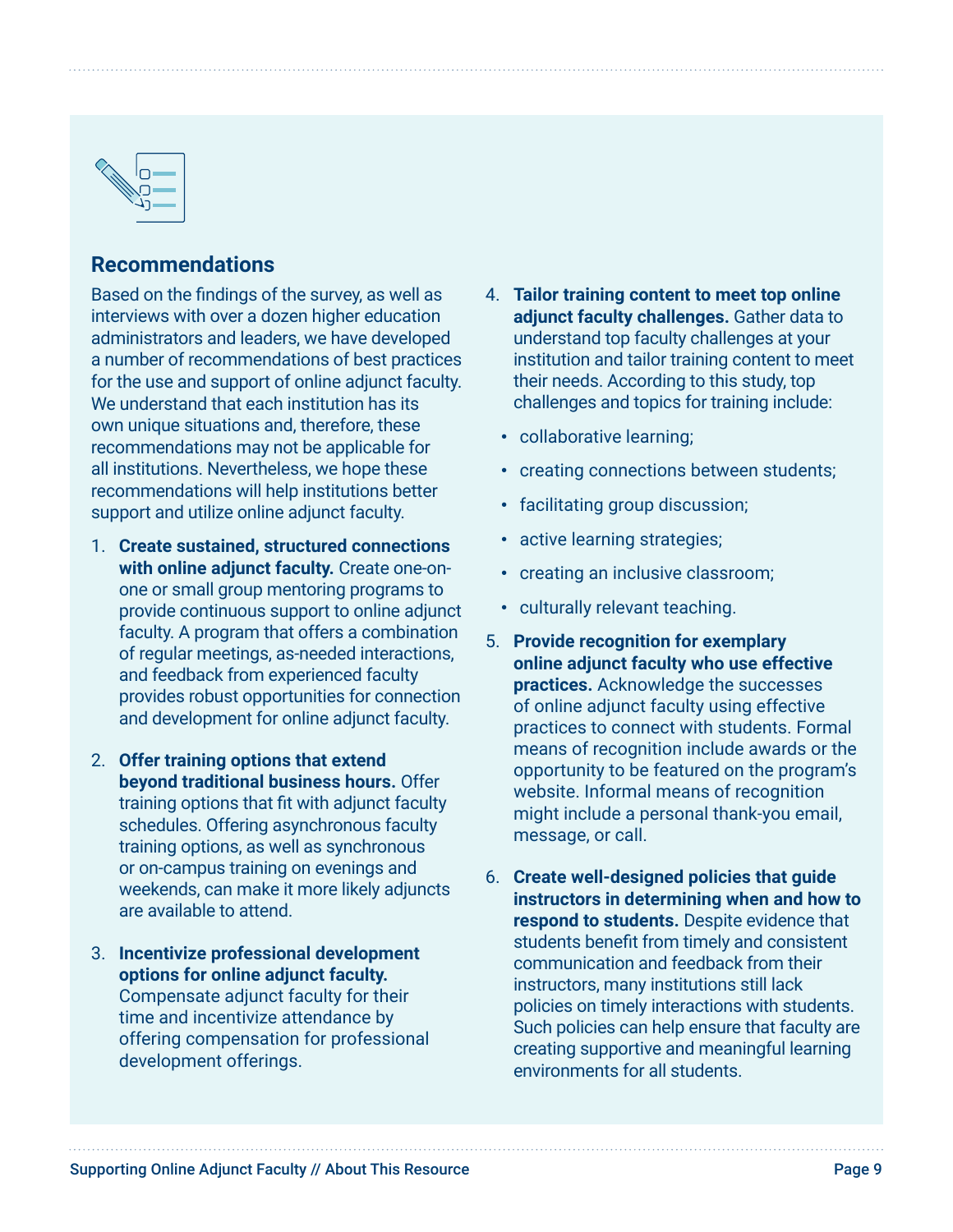<span id="page-9-0"></span>The 119 unique two-year and four-year institutions across the U.S. that are represented in the survey findings and described in followup interviews showcased policies and practices stemming from a variety of organizational models for online learning. These include:

- **centralized organizational structures**, in which online learning leadership and management for the entire institution originated through a specific office, leadership, and staff who are responsible for the hiring, training, onboarding, support, and assessment of online adjunct faculty across the institution;
- **decentralized organizational structures**, in which online learning leadership and management is relegated to individual colleges, programs, or departments, whereby each college, program, or department designates responsibility to administrators or chairs who are responsible for the hiring, training, onboarding, support, and assessment of online adjunct faculty; and
- **mixed-model organizational structures**, in which some elements of online learning, including online adjunct faculty hiring, onboarding, training, support, and assessment are centralized and other elements are under the purview of individual colleges, programs, or departments.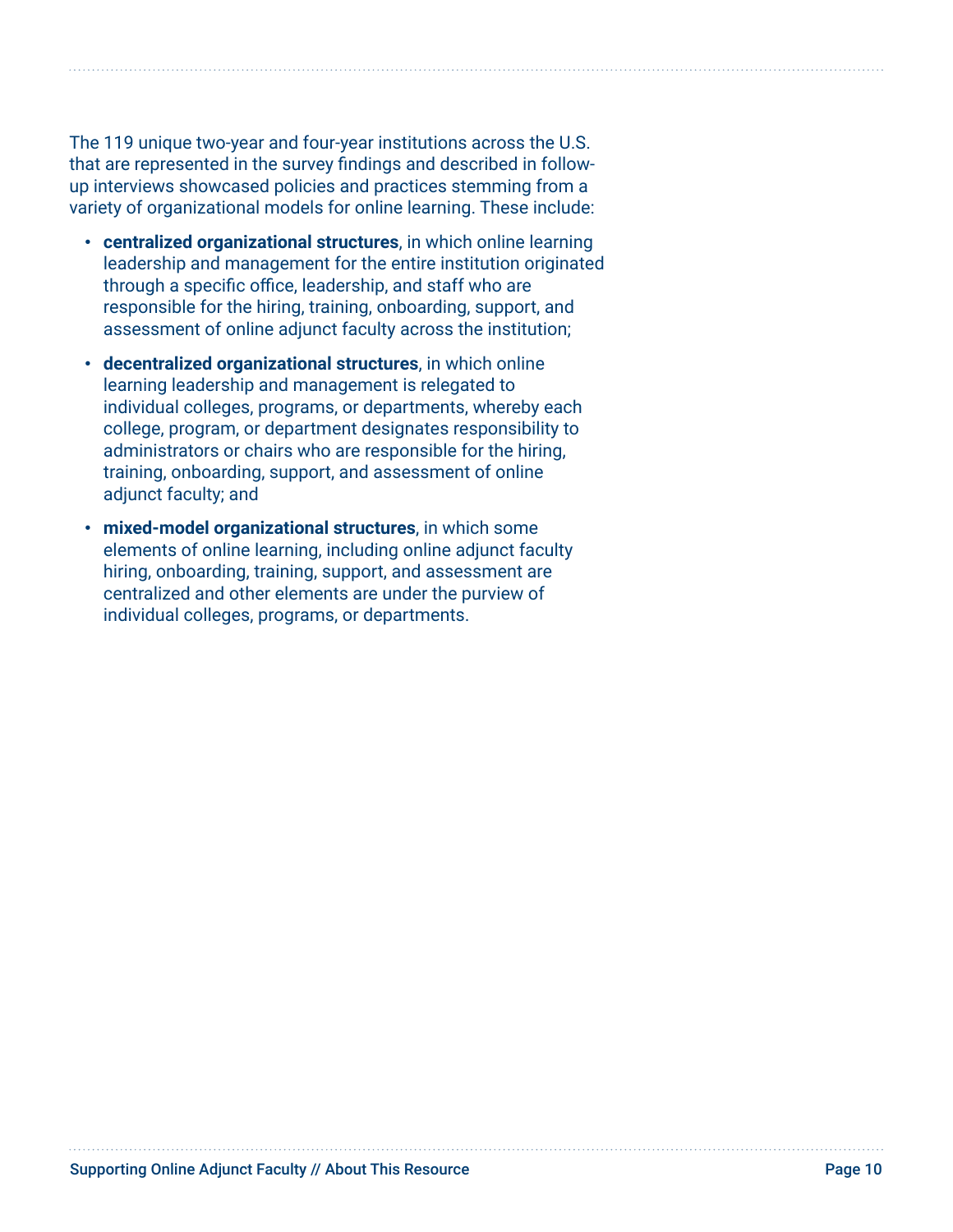### **Actionable Strategies**

To apply the findings and recommendations, six actionable strategies are presented to operationalize how institutional leaders in varying capacities can successfully support online adjunct faculty at their institutions through policies, training, connection, and rewards. Each strategy includes survey and interview data highlights from the study, brief context about the significance of the strategy, actionable ideas for specific institutional capacities (i.e., executive leadership, college and department leadership, instructional support staff), and some resources to reference for implementation.

Strategies include the following:

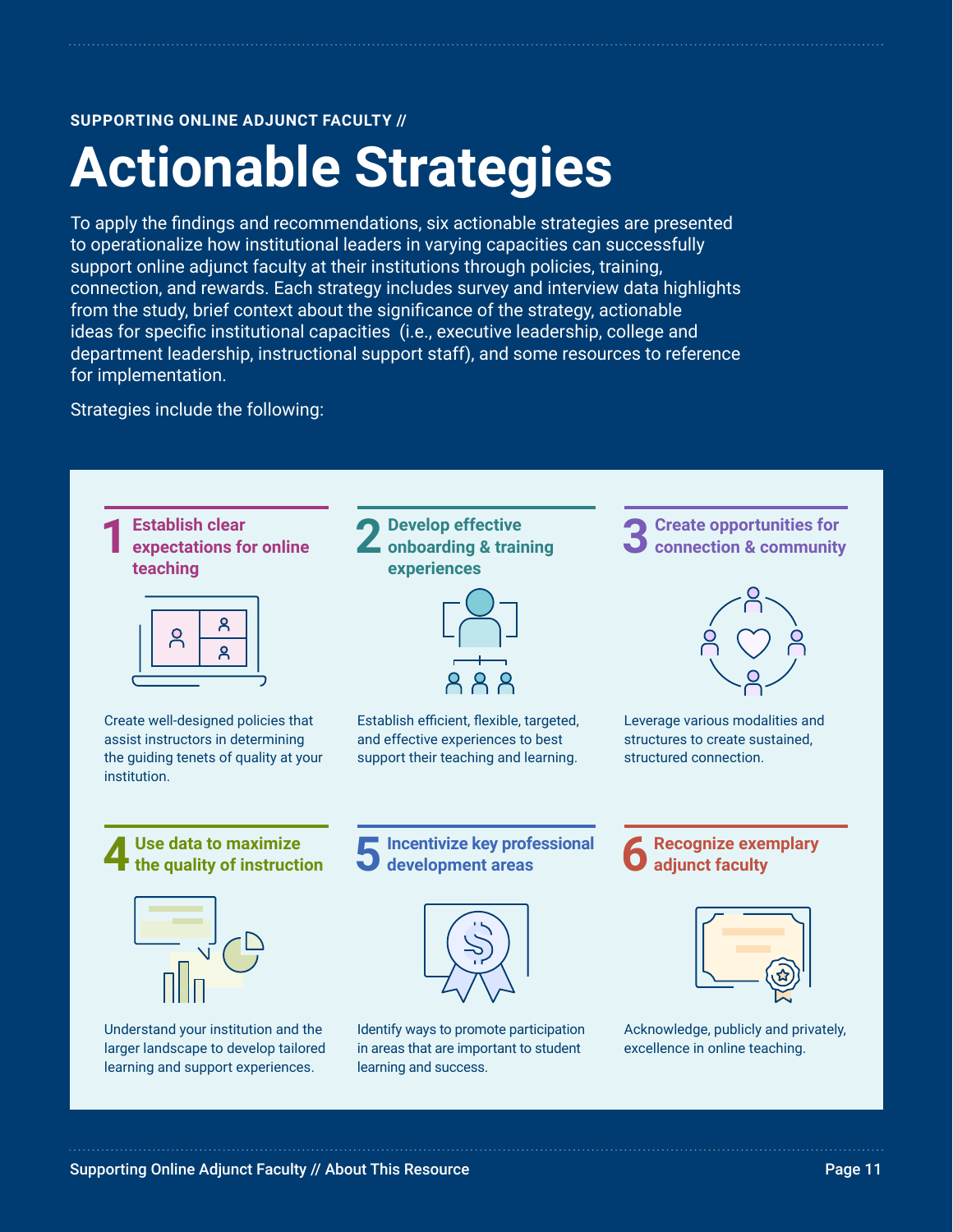The graphic below further demonstrates what institutional connections each strategy has for creating policies, training and connection opportunities, and rewards for exemplary adjunct faculty:

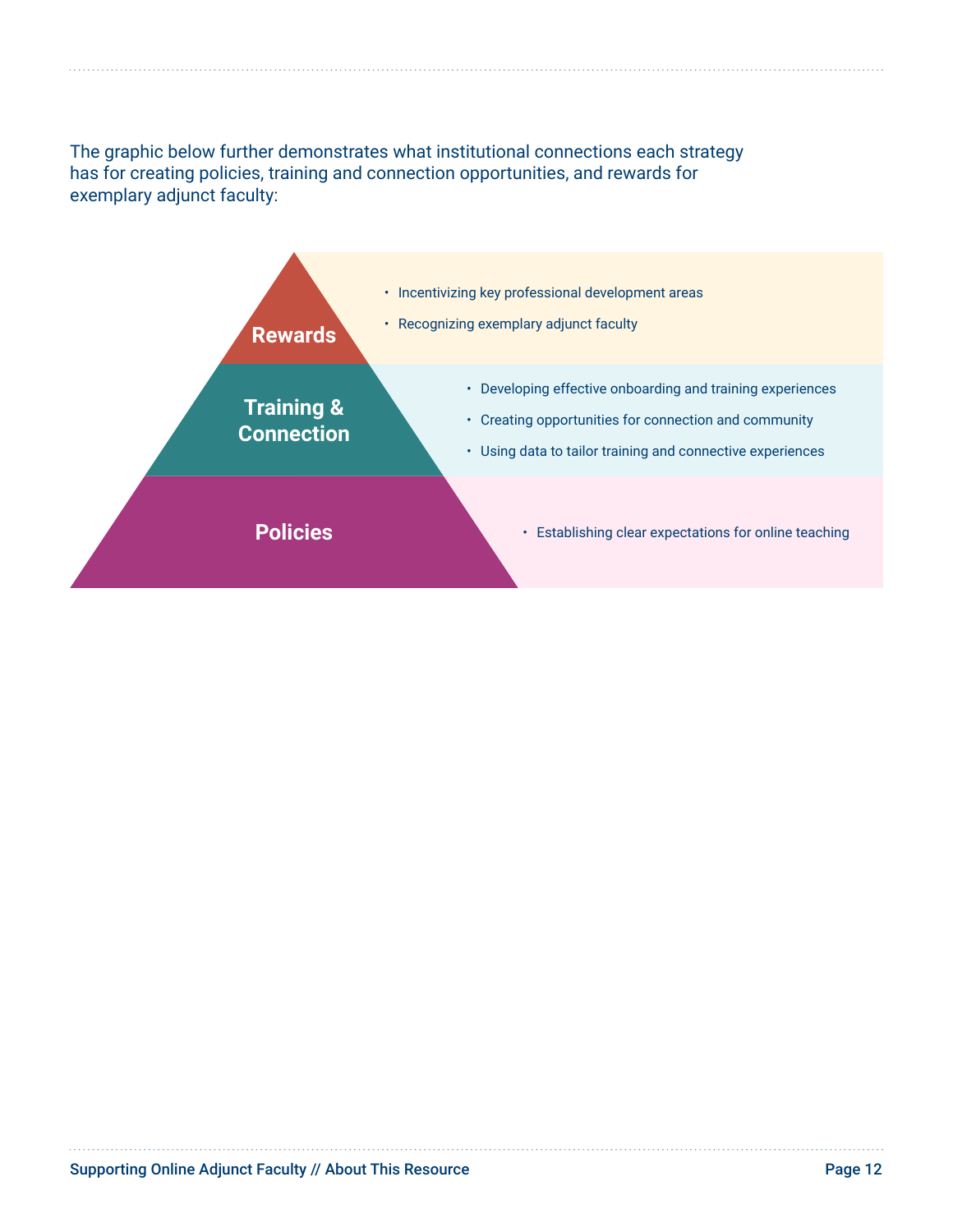

## <span id="page-12-0"></span>Strategy 1 **Establish Clear Expectations for Online Teaching**

**" All courses online instructors teach are really robust courses. They are designed with rich lesson material, and they are organized on a weekly basis so each instructor knows exactly what lesson materials will be studied. Additionally, we have extensive lesson notes for the instructors outlining what the students are going to be learning this week and also some gotchas for them to look out for."**

Eric B. Karl, Associate Online Vice President of Brigham Young University–Idaho

One of the most important things institutions can do to support quality online teaching is to collaboratively create well-designed policies that assist faculty at all levels in determining the guiding tenets of quality instruction for their institution. Despite evidence that students benefit from timely and consistent communication and feedback from their instructors, many institutions still lack policies on timely interactions with students. Such policies can help ensure that faculty create supportive and meaningful learning environments for all students.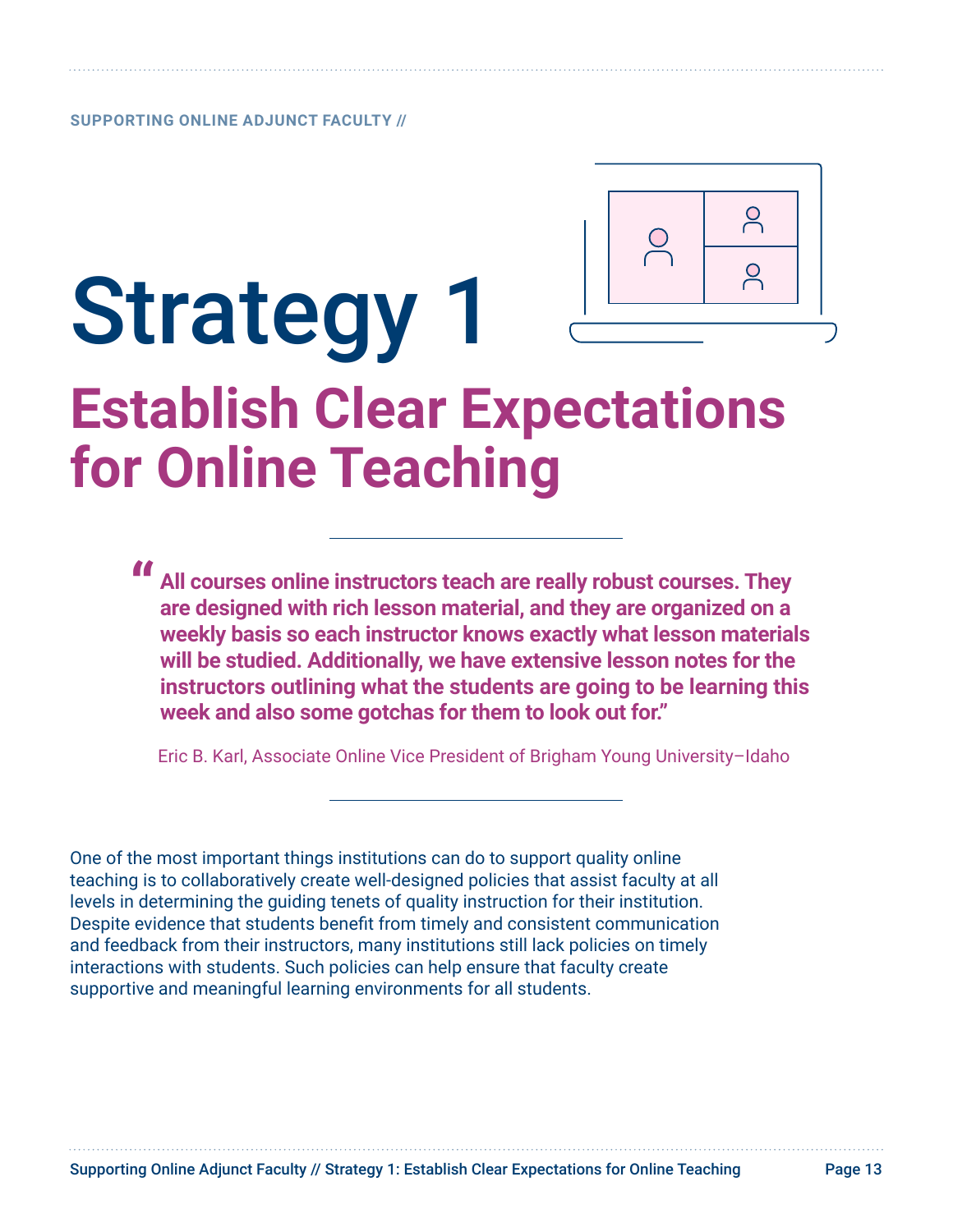#### **Executive Leadership**

- Lead a **cross-institutional team** to examine the effective practices and expectations of faculty who teach online courses.
- Collaborate to develop institution-wide minimum expectations for qualifications to teach online for faculty.
- Collaborate to create institution-wide minimum expectations for teaching policies (e.g., email response times, grading response times) for faculty who teach online courses.

#### **College & Department Leadership**

- Work with your college or department to examine the effective practices and expectations of faculty who teach online courses.
- Collaborate across your college or in your department to develop college-wide or departmental-wide minimum expectations for the qualifications of faculty who teach online courses.
- Collaborate across your college or your department to establish college-wide or departmental-wide minimum expectations for teaching policies (e.g., email response times, grading response times) for faculty who teach online courses.
- Clearly communicate expectations for online teaching from initial recruitment, through the hiring process, and during each semester of teaching.

**See "Tips for Assembling"** Your Cross-Institutional Team" on page 16.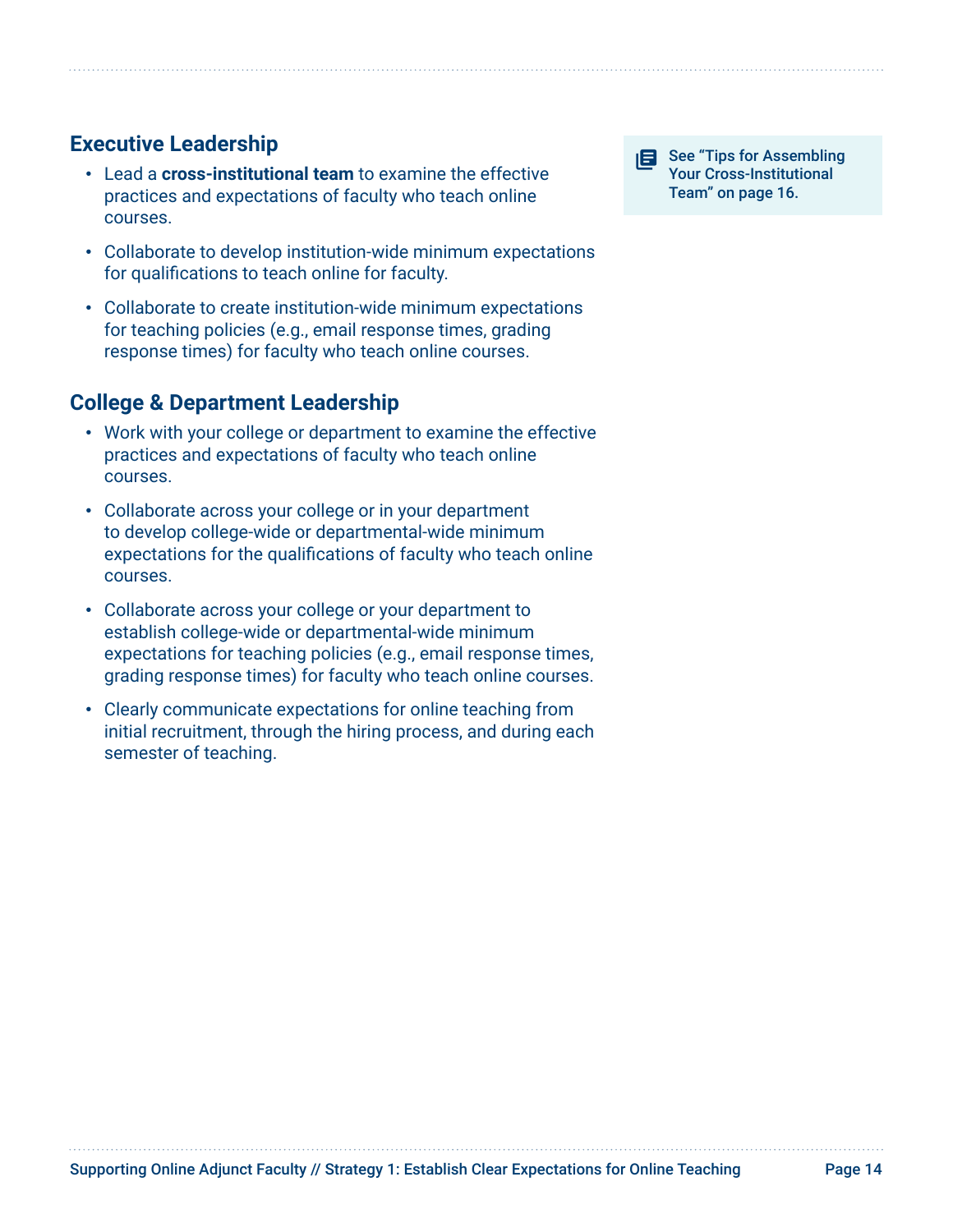#### **Instructional Support**

- Prepare to share information, make recommendations, and have conversations with executive, college, and department leadership about minimum online teaching expectations (e.g., email response times, grading times). Use tools and resources to build your knowledge about best practices for creating teaching standards for online courses.
- Create course blueprints for online courses with online lesson materials, resources, and week-to-week guides built into the learning management system (LMS) for new faculty.
- Lead from where you are, meaning you should aim to recognize your agency to advocate for your area's and your institution's quality online teaching.

**"We run our potential instructors through a candidate assessment course which teaches them about the asynchronous nature of online learning, how to engage with students, and how to look out for students who are struggling. It's a weeklong course where they engage with facilitators and other potential faculty. They learn what an LMS is, how to use it, and how to engage in that modality as part of the course. They also create little instructional videos and engage each other through discussion boards, just so they know what would be expected of them. As an organization, we monitor how these potential instructors perform in this course, and we see that many instructors perform fabulously. And we have found that these are the ones that will perform even better after being hired and will really go above and beyond for their students"**

Eric B. Karl, Associate Online Vice President of Brigham Young University–Idaho

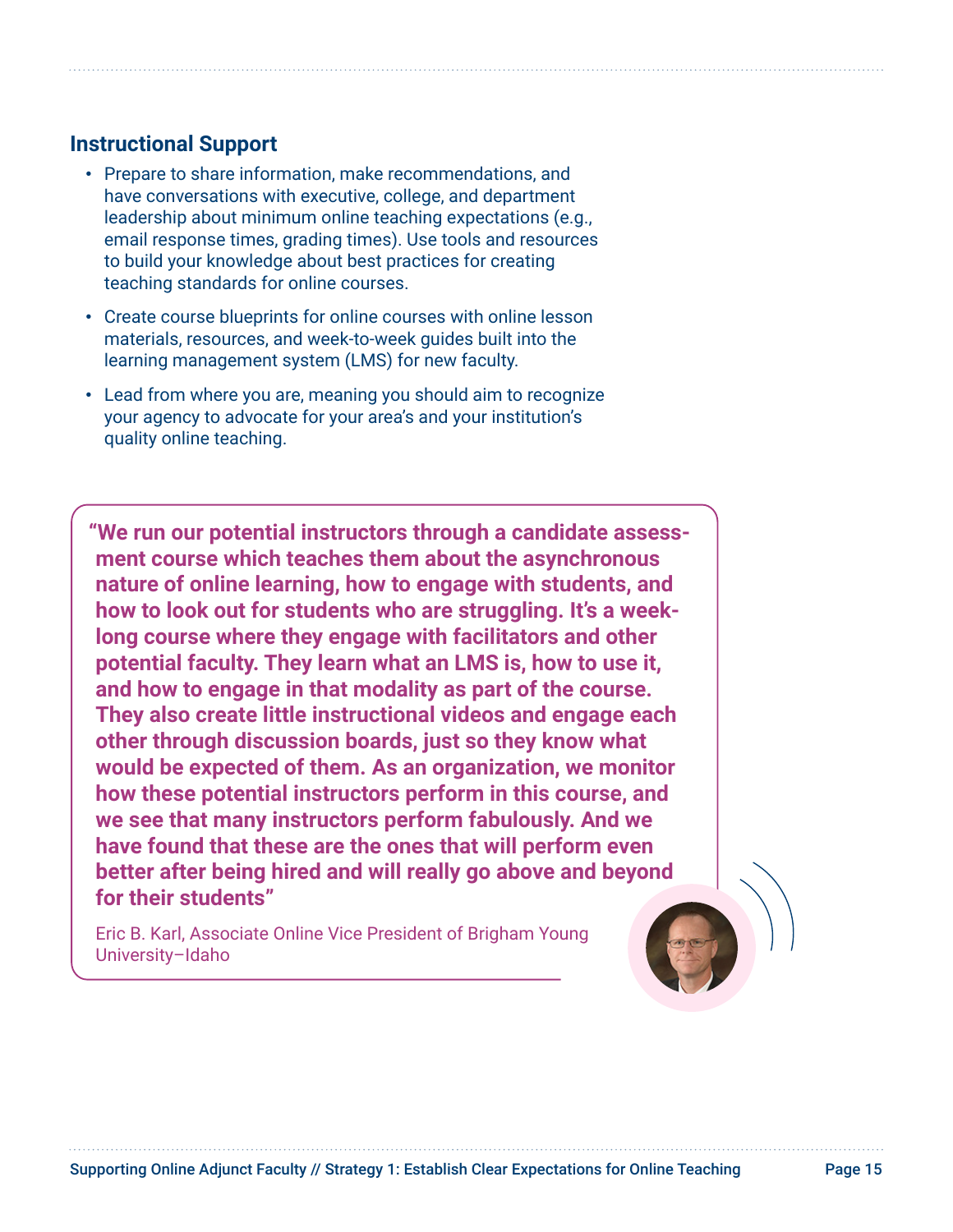### **Tips for Assembling Your Cross-Institutional Team to Support Adjunct Faculty**

One of the most important strategies for developing a focus on quality online teaching is getting the right people in the right place to talk about quality in online learning in productive ways. Supporting adjunct faculty supports quality teaching and, ultimately, student success.

The [Administration of Online Programs](https://onlinelearningconsortium.org/consult/olc-quality-scorecard-administration-online-programs/) scorecard serves as a guide to help academic leaders uncover key areas, stakeholder groups, and focus areas to support collaboration around identifying minimum expectations for online teaching.

| <b>AREAS</b>                                              | <b>GROUPS</b>                                                                                                                                                                                                                                | <b>WHY INCLUDE THESE GROUPS?</b>                                                                                                                                                                                                                                                                                                                                                                                                                                                                                                                                                                                                                                                                                                                                                                                                                                                                                                                                                                                                                                                                       |
|-----------------------------------------------------------|----------------------------------------------------------------------------------------------------------------------------------------------------------------------------------------------------------------------------------------------|--------------------------------------------------------------------------------------------------------------------------------------------------------------------------------------------------------------------------------------------------------------------------------------------------------------------------------------------------------------------------------------------------------------------------------------------------------------------------------------------------------------------------------------------------------------------------------------------------------------------------------------------------------------------------------------------------------------------------------------------------------------------------------------------------------------------------------------------------------------------------------------------------------------------------------------------------------------------------------------------------------------------------------------------------------------------------------------------------------|
| <b>Executive Leadership</b><br><b>Academic Leadership</b> | • Presidents & Vice Presidents<br>• Chancellors & Vice<br><b>Chancellors</b><br>• Provosts & Vice Provosts<br>• Deans, Associate Deans,<br>& Assistant Deans<br><b>Department Chairs</b><br>$\bullet$<br>• Program Coordinators<br>• Faculty | These groups are responsible for integrating<br>digital, blended, and online learning into the<br>institution's strategy, as well as developing<br>measurable goals and aligning resources to<br>support the strategy across the institution.<br>These groups are also tasked with leading,<br>developing, and facilitating quality digital,<br>blended, and online courses and programs.<br>Another key function of these groups<br>is to help establish quality criteria for<br>both instructors (e.g., email response<br>times, grading times) and overall course<br>performance (e.g., student satisfaction,<br>outcome achievement).<br>Additionally, these groups need to help<br>establish processes and procedures<br>for adjunct faculty who do not meet the<br>expectations (e.g., re-contracting decisions,<br>performance coaching). Given this focus on<br>strategy and operationalization, individuals<br>in these groups are key stakeholders in<br>the collaborative creation of minimum<br>expectation guidelines and policies for<br>syllabi, design, facilitation, interaction, and |
|                                                           |                                                                                                                                                                                                                                              | feedback.                                                                                                                                                                                                                                                                                                                                                                                                                                                                                                                                                                                                                                                                                                                                                                                                                                                                                                                                                                                                                                                                                              |
| <b>Governance Groups</b>                                  | • Faculty Governance<br>• Academic Staff Governance<br><b>Student Governance</b><br>$\bullet$                                                                                                                                                | As these groups are dedicated to quality learning<br>experiences from various perspectives, including<br>them in expectation and policy development is<br>crucial in obtaining support and more significant<br>buy-in from your broader institutional audience.                                                                                                                                                                                                                                                                                                                                                                                                                                                                                                                                                                                                                                                                                                                                                                                                                                        |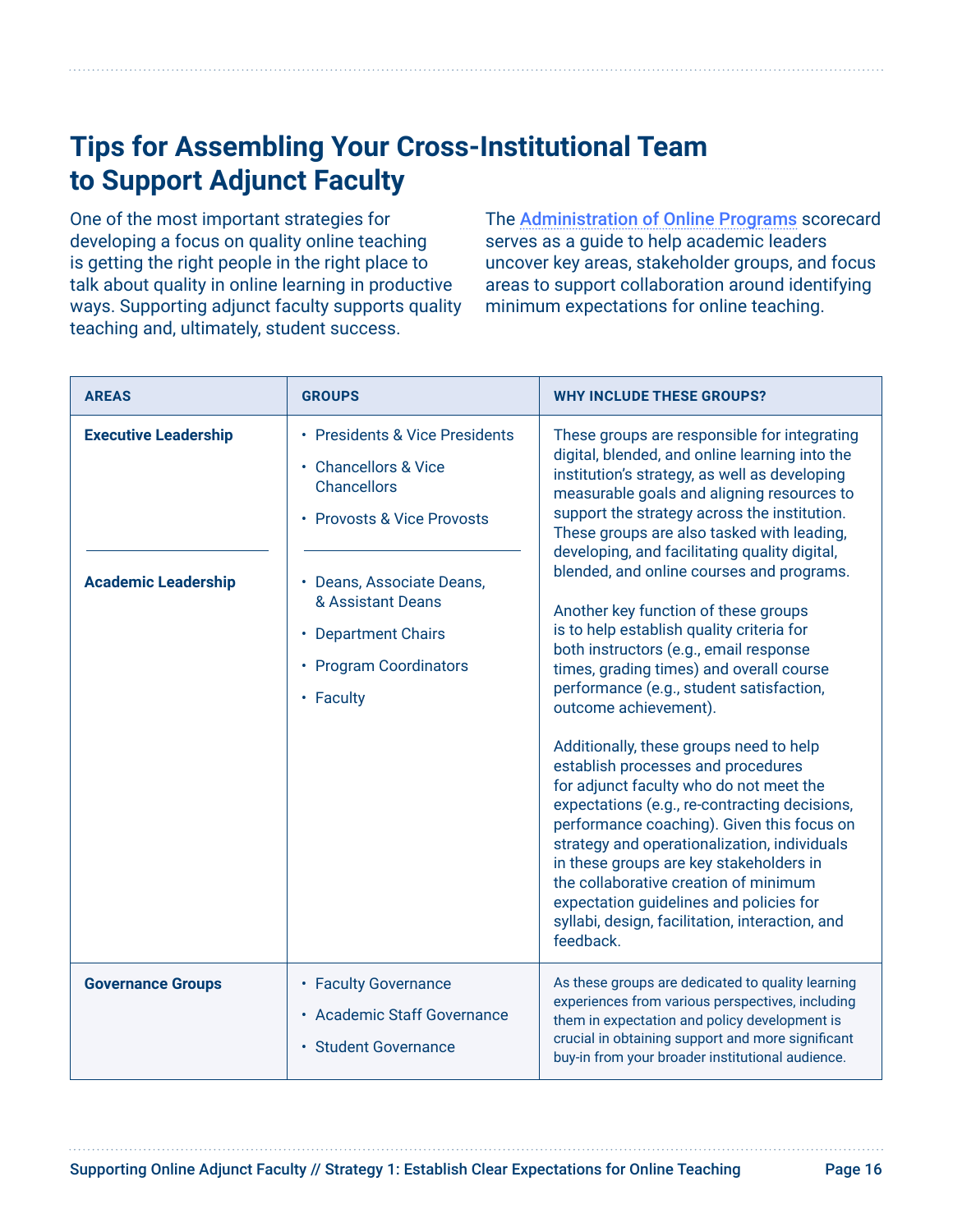| <b>AREAS</b>                                                                                                                                                | <b>GROUPS</b>                                                                                                                                                                                                                                                                                                   | <b>WHY INCLUDE THESE GROUPS?</b>                                                                                                                                                                                                                                                                                                                                                                                                                                                                                                                                                                                                                                                                               |
|-------------------------------------------------------------------------------------------------------------------------------------------------------------|-----------------------------------------------------------------------------------------------------------------------------------------------------------------------------------------------------------------------------------------------------------------------------------------------------------------|----------------------------------------------------------------------------------------------------------------------------------------------------------------------------------------------------------------------------------------------------------------------------------------------------------------------------------------------------------------------------------------------------------------------------------------------------------------------------------------------------------------------------------------------------------------------------------------------------------------------------------------------------------------------------------------------------------------|
| <b>Students</b>                                                                                                                                             | Students taking online<br>٠<br>courses<br>who represent diverse<br>perspectives                                                                                                                                                                                                                                 | Institutions often overlook student<br>representation when creating minimum<br>expectations and policies. However, students<br>provide a critical perspective regarding what<br>contributes to their learning. Academic<br>leaders should gather, share, and respond<br>to diverse students' perspectives about<br>the quality of their learning experiences by<br>fostering conversations and supporting<br>programs to support student learning. This<br>ensures leaders are effectively using student<br>data and perspectives to drive decision-<br>making.                                                                                                                                                |
| <b>Technology Leadership</b>                                                                                                                                | • Chief Information Officers &<br><b>Chief Technology Officers</b><br>• Directors of Learning<br><b>Technology</b><br><b>Information Technology</b><br>٠<br>Managers (e.g., Help Desks,<br><b>Academic Applications,</b><br><b>Technology Training)</b>                                                         | These individuals tend to have a deep<br>understanding of technology systems that<br>support learning, often providing support<br>and training opportunities to adjunct faculty,<br>staff, and students on how to use them<br>effectively in their work. Including them<br>enables integration of support and training<br>needs and requirements. Communicating the<br>available technology supports and sharing<br>knowledge about whom to connect with and<br>how to access support are important steps<br>for preparing adjunct faculty to utilize the<br>supports available to their teaching.                                                                                                             |
| <b>Instructional Support Staff</b><br>• Centers for Teaching and<br>Learning (CTLs)<br>• Learning Technology<br>Centers (LTCs)<br>• Colleges or departments | • Directors & Assistant<br><b>Directors of LTCs &amp; CTLs</b><br><b>Instructional Designers in</b><br>CTLs, LTCs, colleges, and<br>departments<br>• Teaching and Learning<br>Consultants in CTLs, LTCs,<br>colleges, and departments<br>• eLearning Specialists in CTLs,<br>LTCs, colleges, and<br>departments | These individuals support instructional staff<br>in designing and facilitating quality online<br>courses and programs through consultations<br>and programming by leveraging research-<br>driven practices and synergizing technologies<br>effectively in support of those practices.<br>They often have knowledge of tools and<br>resources that can help guide discussion and<br>collaboration around minimum expectations<br>and policies. Adjunct faculty, particularly<br>faculty who are professionals in their field<br>and have little to no formal learning in course<br>design or effective pedagogical practices,<br>can significantly benefit from the services of<br>instructional support staff. |

. . . . . . . . . . . . . . . . .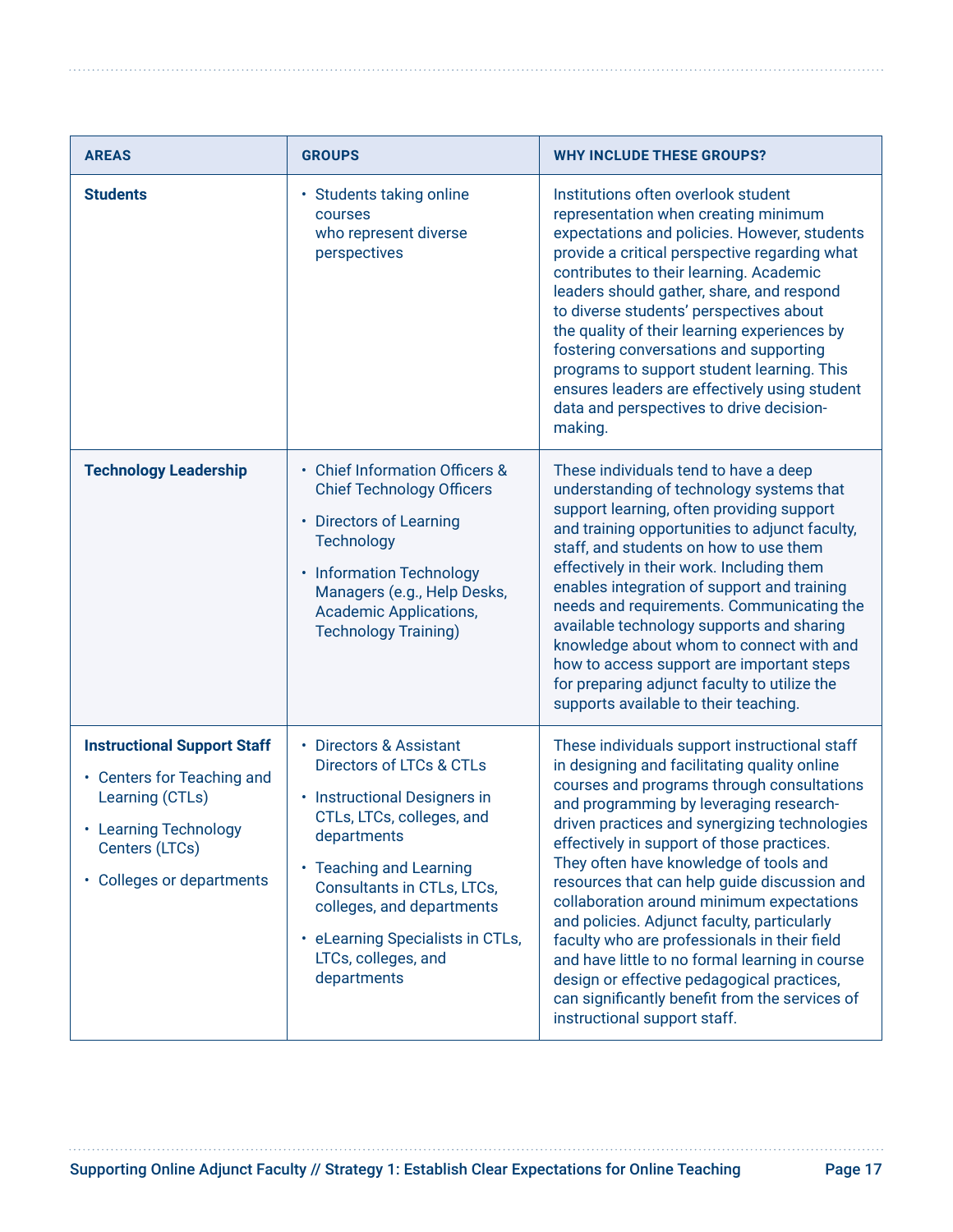## <span id="page-17-0"></span>Strategy 2 **Develop Effective Onboarding & Training Experiences**

**" We have award-winning programs that are carefully constructed and developed. [We have] quality contributing faculty trained and mentored, and this is not by accident."** 

Anonymous participant, survey response

Adjunct faculty need and want training to improve their pedagogical practices. Still, they often have tight schedules, time constraints, and competing work obligations that restrict their ability to receive the technical and pedagogical resources available to other faculty. In general, institutions want adjuncts to use their limited contractual time to provide high-quality learning experiences that lead to student success. Effective onboarding and training experiences provide faculty with a solid base of institutional, departmental, and pedagogical knowledge to set them up to successfully use their content knowledge to drive student learning in the online classroom.

One anonymous survey respondent noted, "We have award-winning programs that are carefully constructed and developed. [We have] quality contributing faculty trained and mentored and this is not by accident." As this demonstrates, the training and professional development opportunities for adjuncts need to be efficient, flexible, targeted, and effective to best support their teaching and learning.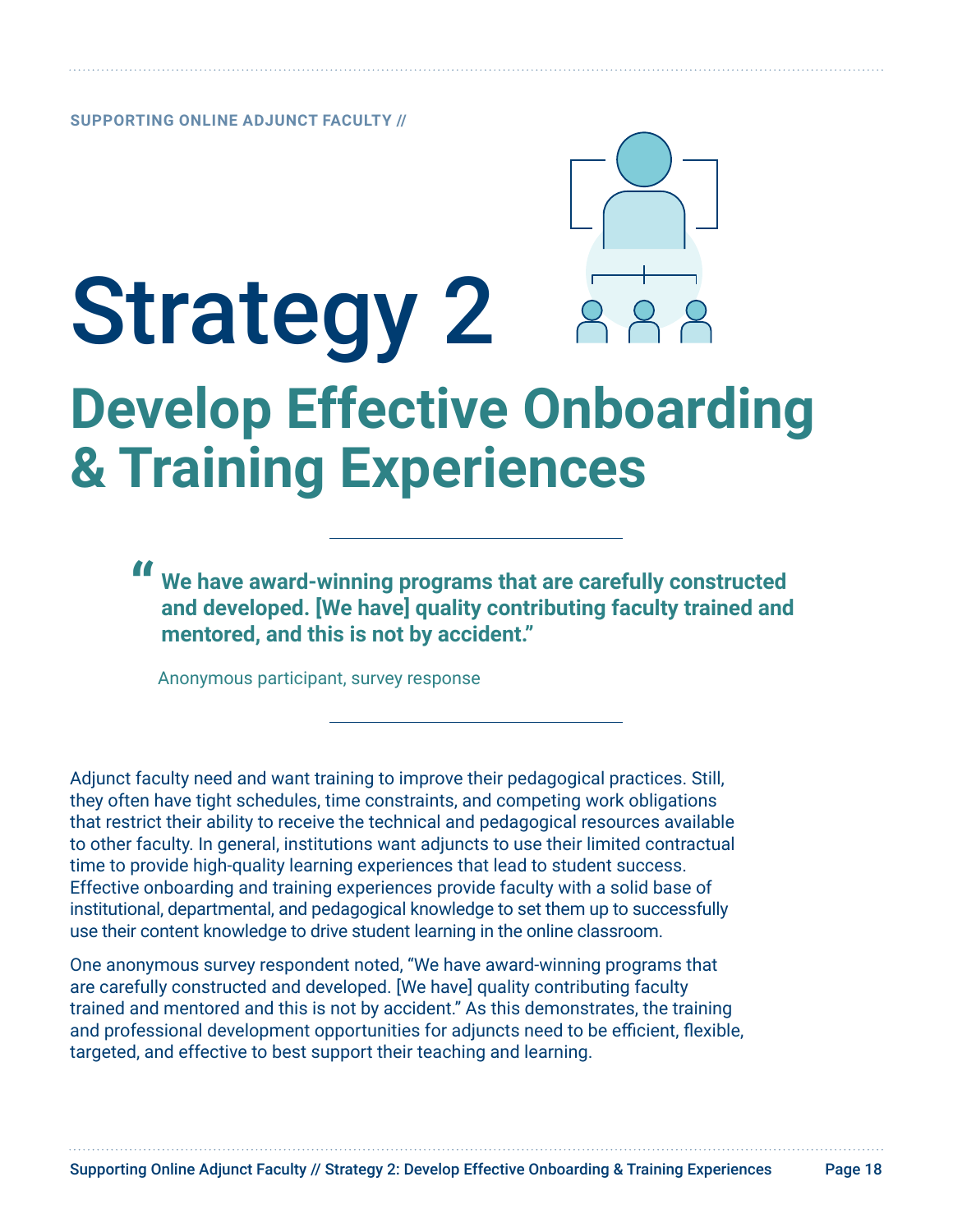#### **Executive Leadership**

- Set strategy and expectations for the appropriate onboarding and training of adjunct faculty members.
- Appropriately resource instructional support teams and instructional technology teams to implement the agreed-upon strategy and expectations.

#### **College & Department Leadership**

- Limit the number of pieces of training and minimize the time commitment necessary for training and development to avoid taxing faculty who may have other professional obligations.
- Consider providing ways for online adjunct faculty to opt out of training or development sessions, modules, or courses in which they can already demonstrate mastery.
- Set expectations for training and development requirements during the hiring process.
- Prioritize timely contracting with new adjunct faculty to allow for professional development.
- Design training and development to closely emulate a teaching experience for active and relevant learning of effective online practices.

#### **Instructional Support**

- Offer training and development options that extend beyond traditional business hours.
- Set clear expectations about the time commitment for all training and development sessions, modules, and courses.
- Segment training and development to maximum personalized professional development.
- Incorporate feedback mechanisms to respond to the shifting needs of adjuncts.

"Implementation of asynchronous training that utilizes best practices in online instruction has created the best outcomes for us. In this type of training, faculty are trained on best practices while they experience use of those same practices as they engage as a student in the training."

—Anonymous participant, survey response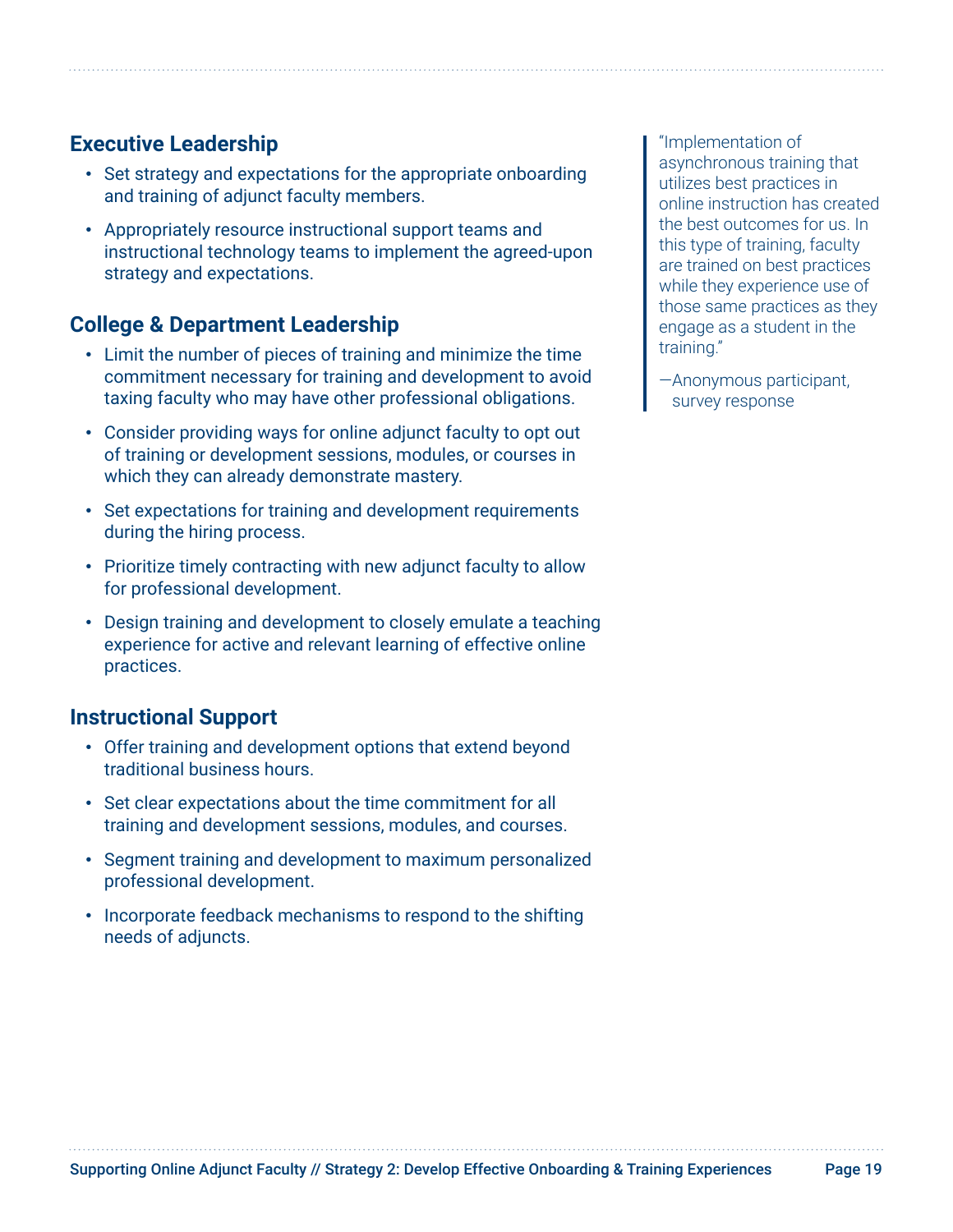

## <span id="page-19-0"></span>Strategy 3 **Create Opportunities for Connection & Community**

**" Online adjunct faculty are part of our community and investing in them is important."** 

Dr. Thomas Cavanagh, Vice Provost for Digital Learning, University of Central Florida

Adjunct faculty often juggle providing high-quality learning experiences with their students and other responsibilities (e.g., teaching at other institutions, working in positions in their field of expertise). These competing responsibilities can make it difficult for institutions that provide services and support during traditional working hours to create opportunities for connection and community. However, establishing flexible ways to connect and create a community around teaching excellence is integral to the success of adjunct faculty and their students. Institutions may consider ways to create sustained, structured connections with online adjunct faculty through regular meetings, as-needed interactions, and feedback from experienced faculty.

Supporting Online Adjunct Faculty // Strategy 3: Create Opportunities for Connection & Community Page 20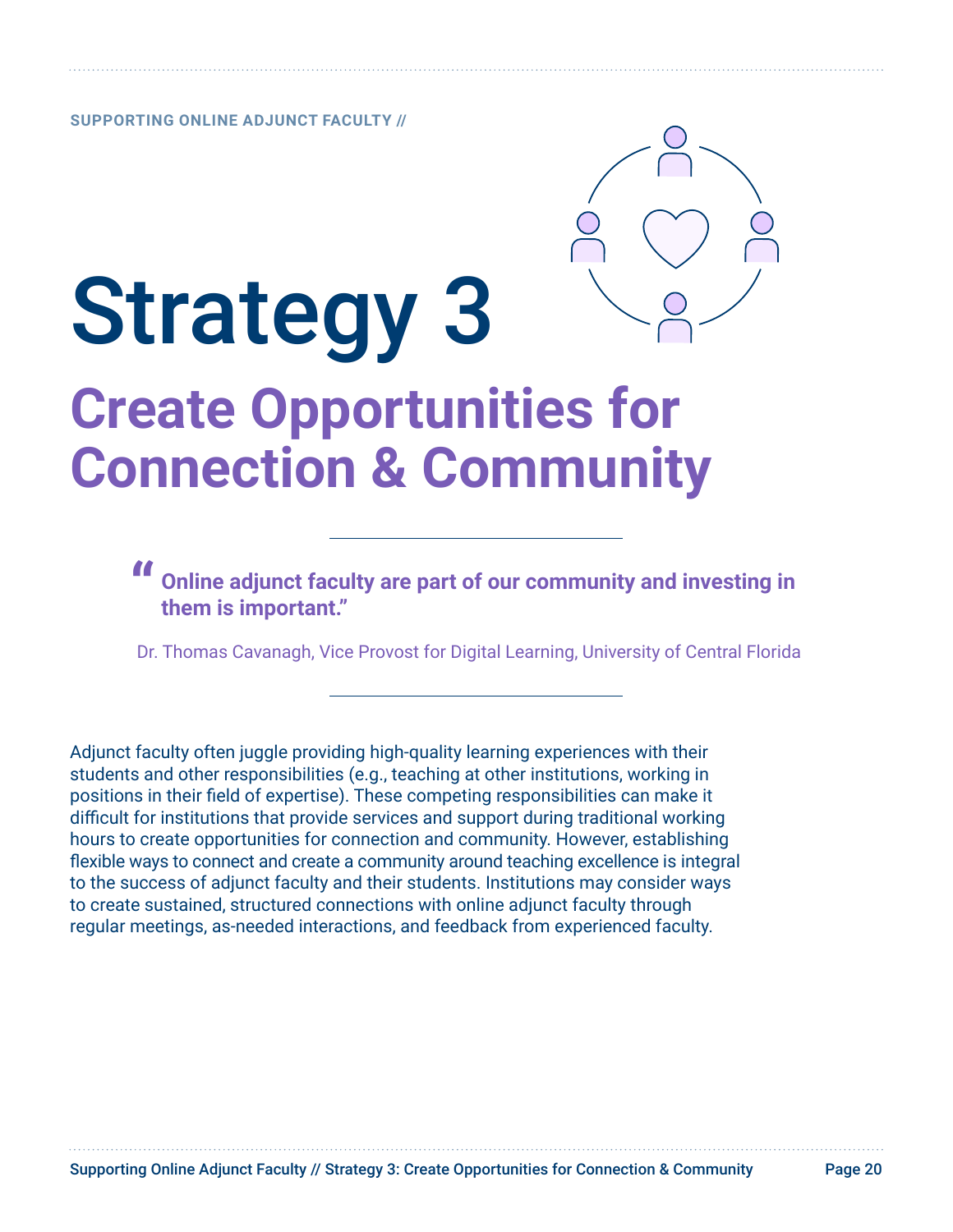#### **Executive Leadership**

- Invest in communities of practice through the institution's center for teaching and learning and discipline-specific communities of practice within academic departments.
- Support cross-collaborations where adjunct faculty connect and create a community around key areas of student success (e.g., tutoring, library, mental health services, career, and leadership development).
- Develop an inclusive institutional culture that values adjunct faculty and their contributions to student learning.
- Sponsor an adjunct faculty member advisory board to better assess the needs and concerns of adjunct faculty members.

#### **College & Department Leadership**

- Create a mentoring program that partners an experienced online faculty member with new online adjunct faculty.
- Develop synchronous meetings for all departmental faculty to share teaching challenges and solutions.
- Develop an asynchronous space where adjunct faculty members can collaborate and communicate with one another anytime.

#### **Instructional Support**

- Develop one-on-one or small group mentoring programs that leverage multiple flexible modalities with synchronous, asynchronous, and optional on-campus components to provide continuous support to online adjunct faculty.
- Plan a symposium for all faculty at the institution to share effective practices and build a professional community.
- Utilize Multimedia Educational Resource for Learning and Online Teaching ([MERLOT](https://www.merlot.org)) as a resource to share amongst institutions.

"We have a staff and faculty group where their goal is to promote active teaching… so they held a lot of sessions that were less 'here's how to do this' [and] more like community conversations instead. And they were really promoted that way and run that way where it was like, 'we're gonna throw out a few topics, let's talk about this.' So this really helps a lot of the people who are…new to online teaching brainstorm and commiserate a little bit naturally. This all happened over Zoom, but I think it really helped them feel like they had a place to go, other than the people in their immediate surroundings."

—Jennifer Alberico, Director of Online Teaching and Learning, Community College of Vermont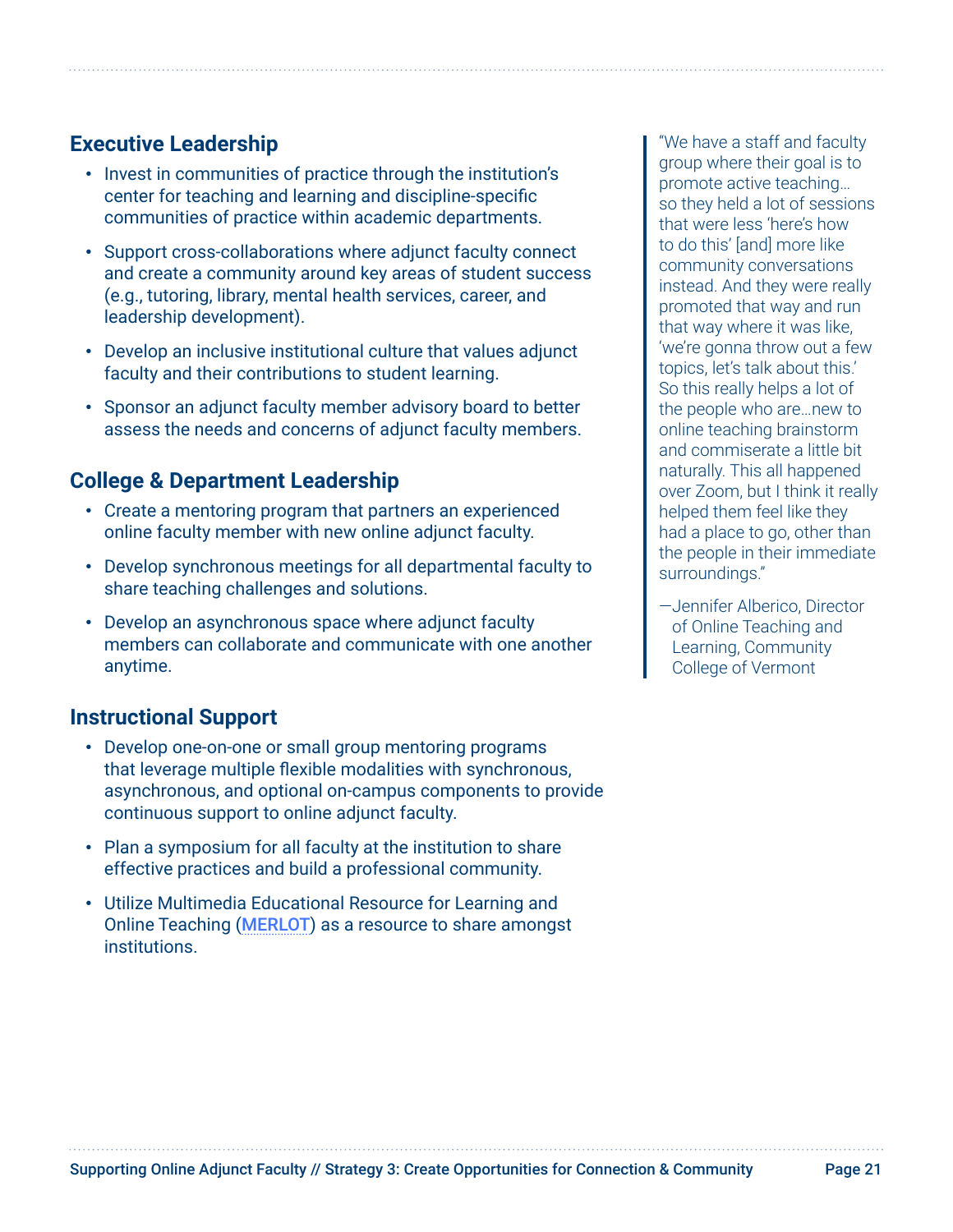## <span id="page-21-0"></span>**Strategy 4 Use Data to Maximize the Quality of Instruction**

**"We typically run a midterm evaluation during each course offering. The survey is not an official measure of faculty performance like what we do for the official end of course evaluation, and the results are not kept on record. The adjunct faculty and the instructional designer will look at the feedback together halfway through the course and then the idea is they will talk about any areas of concern that pop up…But I think most people want to do well and if they are presented with constructive feedback they already are asking for help or trying to figure out how to remedy that."**

Jessica Franson, Managing Director, College of Business Online Programs, University of Wisconsin MBA Consortium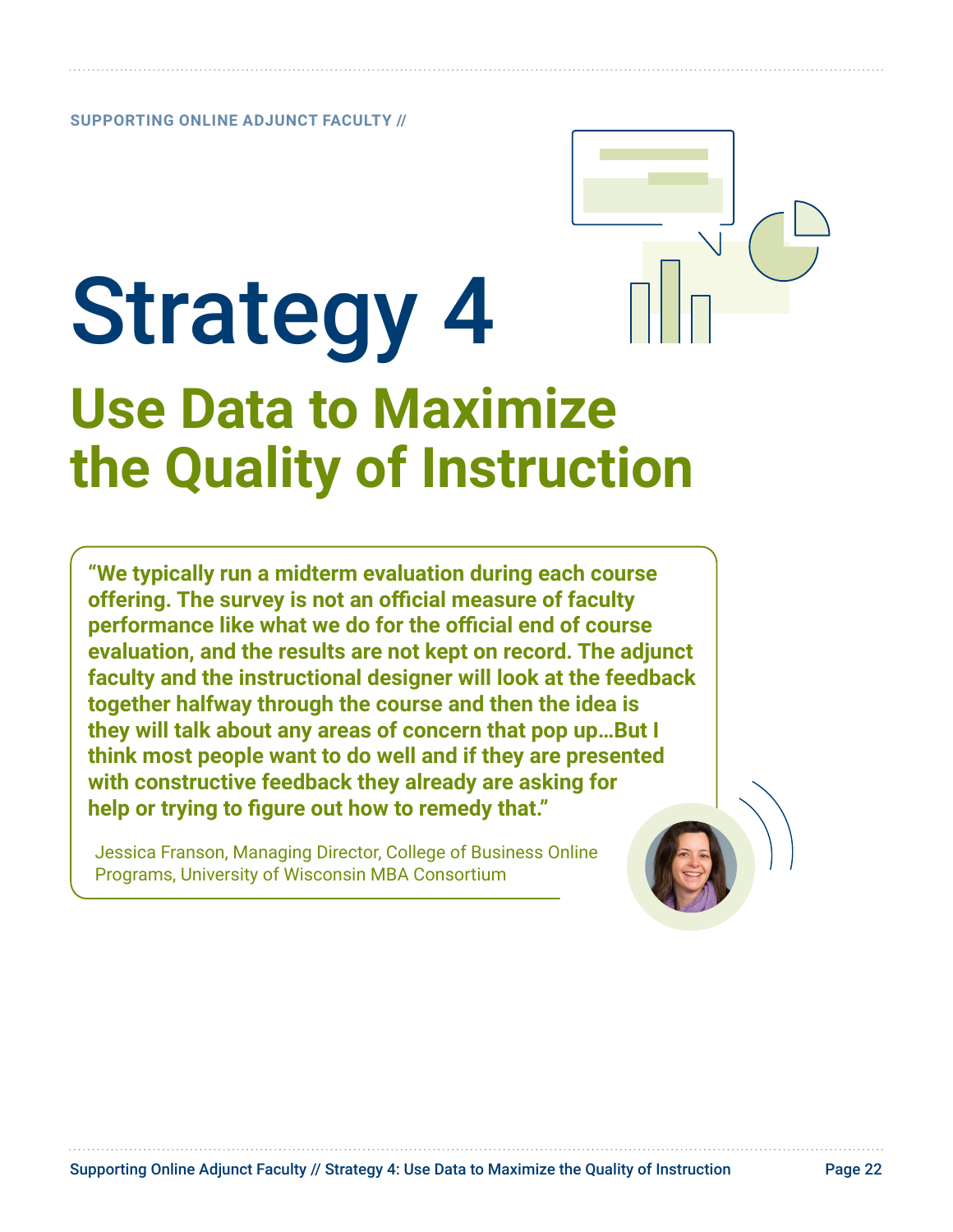Creating training and connective experiences, such as one-onone mentoring, community forums, or some other experience for faculty as they design and facilitate deep learning experiences is no easy task. It starts with understanding the teaching and learning landscape at one's institution and, more broadly, by collecting and reflecting on data and literature on the scholarship of teaching and learning. With this understanding, institutions at various levels of the organization can leverage data to make data-driven decisions to tailor their training and connective experiences to meet top instructional challenges.

#### **Executive Leadership**

- Set the strategy and expectations for multi-pronged data collection efforts, including surveys, focus groups, and document analysis, to gather teaching challenges from various stakeholders.
- Appropriately resource academic colleges and departments, instructional support, and instructional technology to implement the agreed-upon strategy and expectations for data collection and quality assurance activities.
- Share the findings of these multi-pronged data collection efforts with faculty and institutional support staff.
- Respond to key areas and topics that emerge from the data collection to support a data-driven decision-making culture around quality online education.

#### **College & Department Leadership**

- Gather data from your faculty and students to better understand top teaching challenges in your college or department.
- Share the findings from this data with all faculty in your college or department.
- Collaborate with faculty and instructional support professionals in your department, college, or institution to deliver specific, tailored, flexible training and connective experiences that meet the needs of your faculty.

According to [Online Adjunct](https://www.everylearnereverywhere.org/resources/online-adjunct-faculty-a-survey-of-institutional-policies-and-practices/)  [Faculty: A Survey of Institutional](https://www.everylearnereverywhere.org/resources/online-adjunct-faculty-a-survey-of-institutional-policies-and-practices/)  [Policies and Practices](https://www.everylearnereverywhere.org/resources/online-adjunct-faculty-a-survey-of-institutional-policies-and-practices/), top challenges and topics for training include:

- collaborative learning
- creating connections between students
- facilitating group discussion
- active learning strategies
- creating an inclusive classroom
- culturally relevant teaching.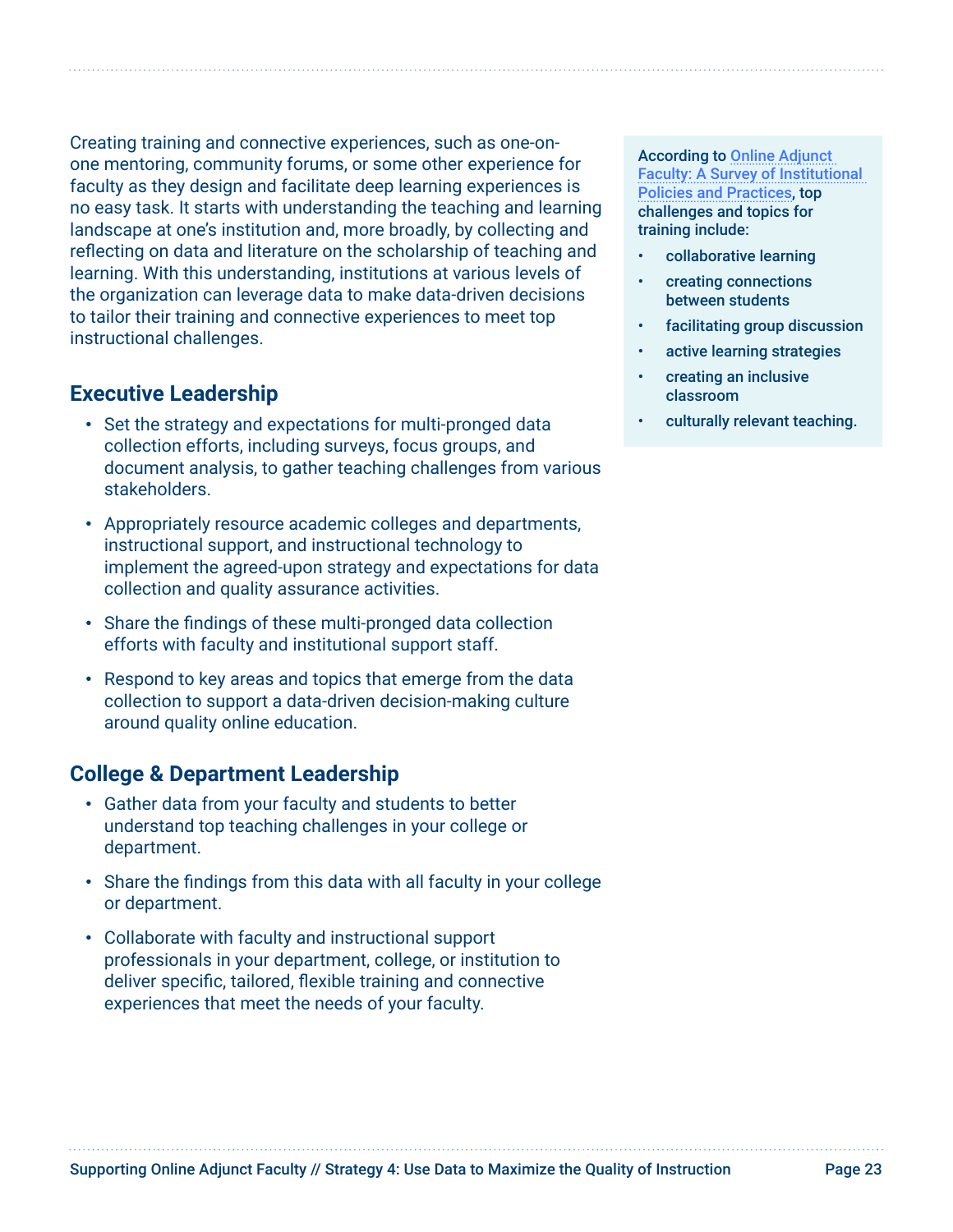#### **Instructional Support**

- Gather data to understand the top teaching challenges at your institution.
- Stay abreast of emerging research (e.g., *[Online Learning](https://onlinelearningconsortium.org/read/olc-online-learning-journal/)  [Journal](https://onlinelearningconsortium.org/read/olc-online-learning-journal/)*), tools (e.g., [Quality Scorecard Suite](https://onlinelearningconsortium.org/consult/olc-quality-scorecard-suite/)), and broader stories (e.g., [Inside Higher Education](https://www.insidehighered.com/), [Chronicle of Higher](https://www.chronicle.com/)  [Education](https://www.chronicle.com/), [WCET](https://wcet.wiche.edu/), [EDUCAUSE](https://er.educause.edu/)) from the field.
- Leverage data, literature, and standard tools to tailor professional development supports and efforts.

"Mid-semester, right around midterms, we have a formative evaluation where students evaluate their instructor on things like, 'how well does your instructor engage with you, how well do they understand the subject matter, how well do they explain difficult concepts in the course, are they engaged, are they respectful?'. This formative evaluation provides really great feedback for the instructor. And it's done at midterm, so they get that feedback and have a chance to better understand the students' perspective and then make any improvements for the rest of the semester."

—Eric B Karl, Associate Online Vice President of Brigham Young University–Idaho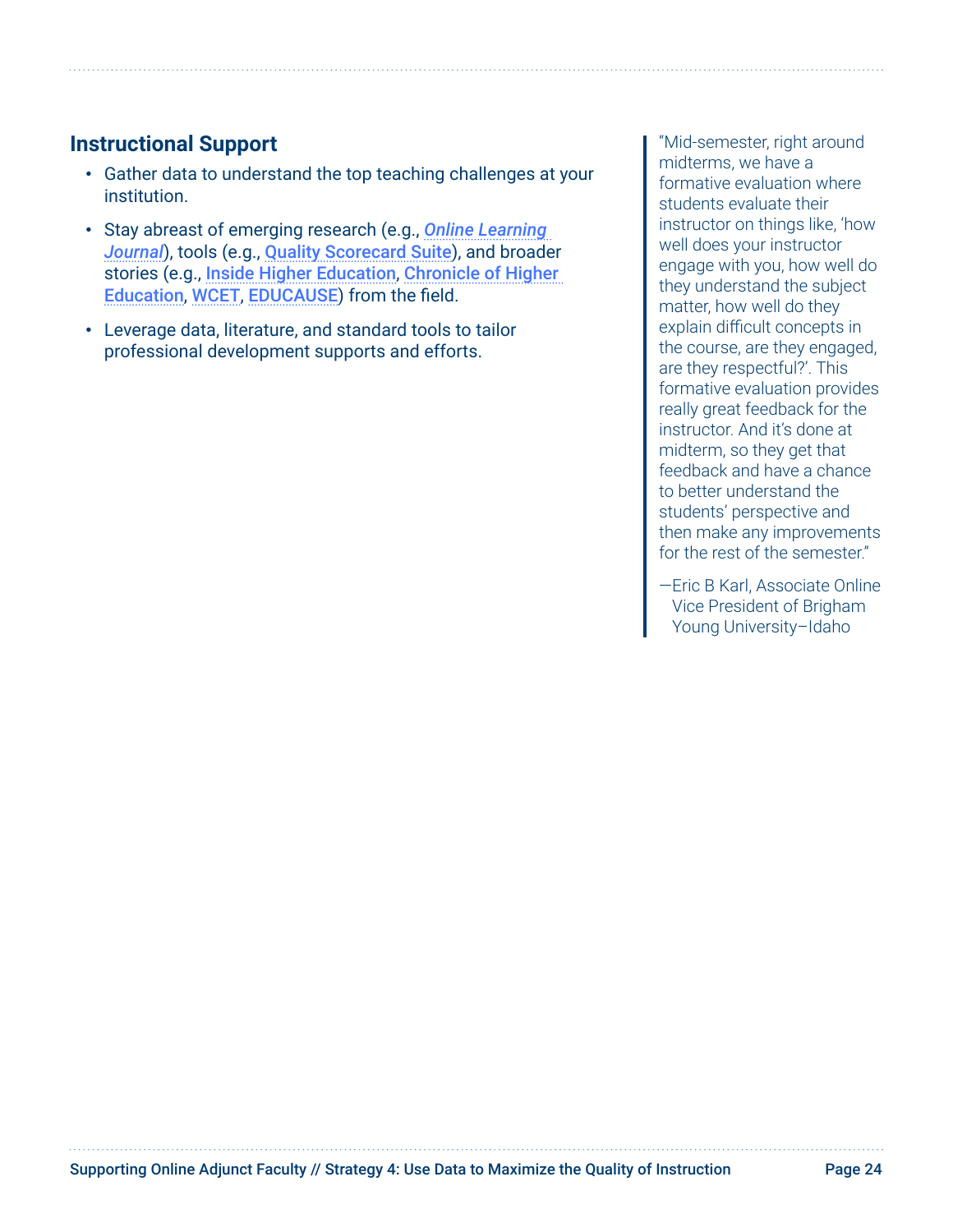

## <span id="page-24-0"></span>Strategy 5 **Incentivize Key Professional Development Areas**

#### **" We are constantly finding ways to train faculty and give them professional development."**

Andrea Gravelle, Director of Online Learning, Carroll Community College

Incentivizing professional development through monetary compensation, awards, certificates, or recognition communicates the value of continuous learning and can impact the ability and willingness of adjunct faculty to engage in development activities. Although it varies by institution, most online adjunct faculty are paid less than their faculty counterparts yet are sometimes required to engage in professional development related to teaching and learning. Even when professional development is not required, many online adjunct faculty are committed to improving their craft and seek out professional development opportunities that they are not compensated for or are not factored into their salaries or contracts. While monetary incentives tend to be most popular with online adjunct faculty, professional development can be encouraged in other ways, such as awards, certificates, and public recognition.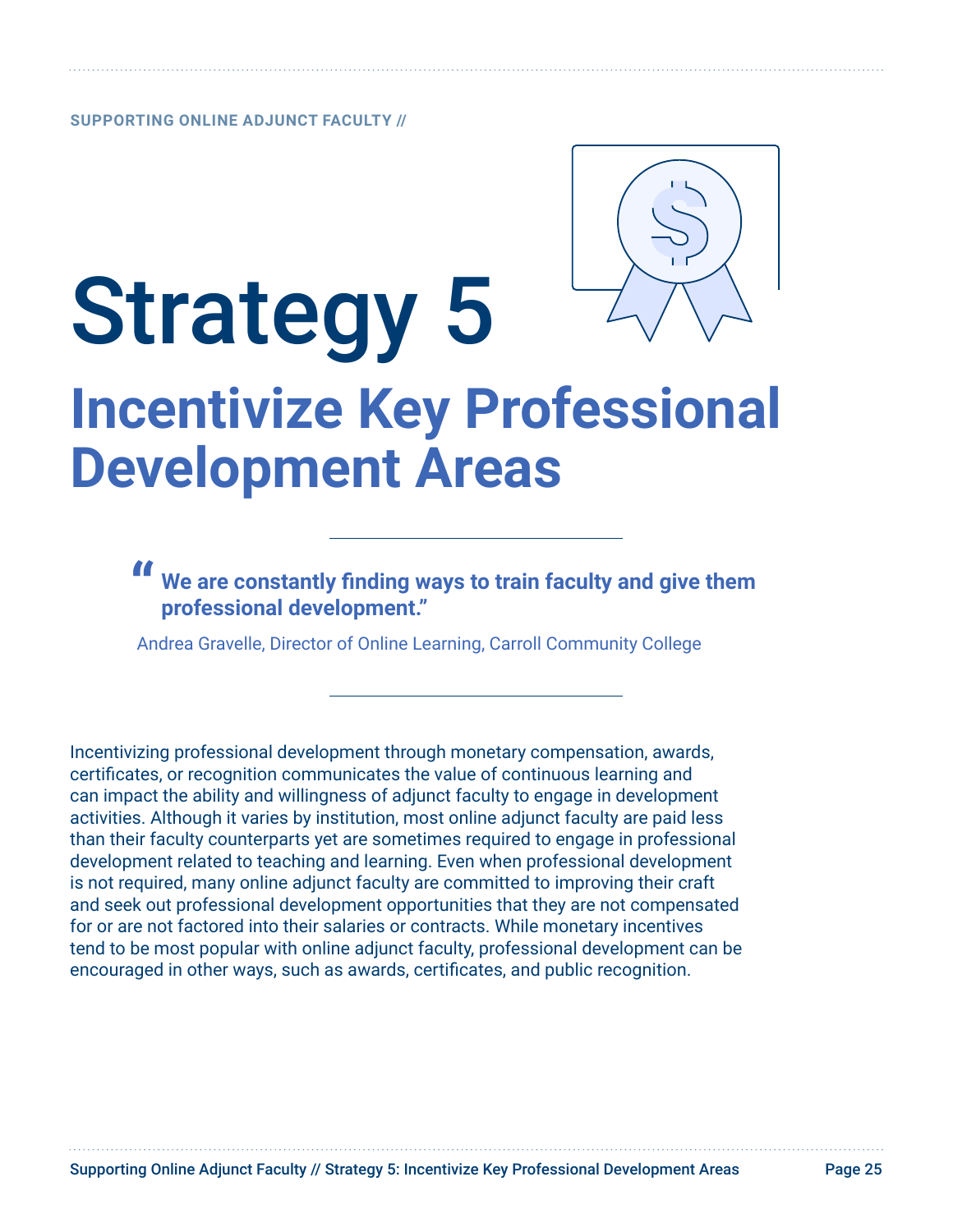#### **Executive Leadership**

- Allocate funds to incentivize professional development at the institutional level.
- Seek sources of grant funding to support professional development.
- Encourage and support requests for external professional development when opportunities are not available at your institution.
- Identify how to measure return on investment for professional development.

#### **College & Department Leadership**

- Use a tiered contracting system to prioritize contracting for adjunct faculty who have completed professional development activities.
- Build incentives for professional development into a continuous improvement model.

#### **Instructional Support**

- Maximize monetary impact by distributing smaller incentives to more faculty.
- Use digital badges and certificates to incentivize offerings and to recognize completion and achievement.
- Incorporate into professional development the creation of meaningful, practical artifacts (e.g., sample syllabi policies, assignment sheets, grading rubrics) from which online adjunct faculty may immediately benefit.
- Create easily digestible and short (i.e., 15 minutes) opportunities that target simple fixes to common teaching challenges.

"My instructional designer and I were beating our heads thinking 'people come to professional development, but they're not watching recorded videos of presentations very often. Everybody is so overloaded at this point, let's not put anything else on anybody's plate, [let's] just make professional development quick and meaningful and move on.' So we came up with 'Easy Button' workshops. They're 15 minutes long and we get granular about what we are going to present… Because they are so short, that helps keep things fun and not dreary. One topic was on 'Find and Replace' in Word. A lot of faculty didn't know that feature, but [it's] life changing once you learn it… For that particular workshop, we had five or six people attend, and their reaction was extremely positive. However, because the workshops began Fall 2021, I can't say exactly how successful they've been other than that people are coming, which for professional development opportunities can be kind of a big deal."

—Andrea Gravelle, Director of Online Learning, Carroll Community College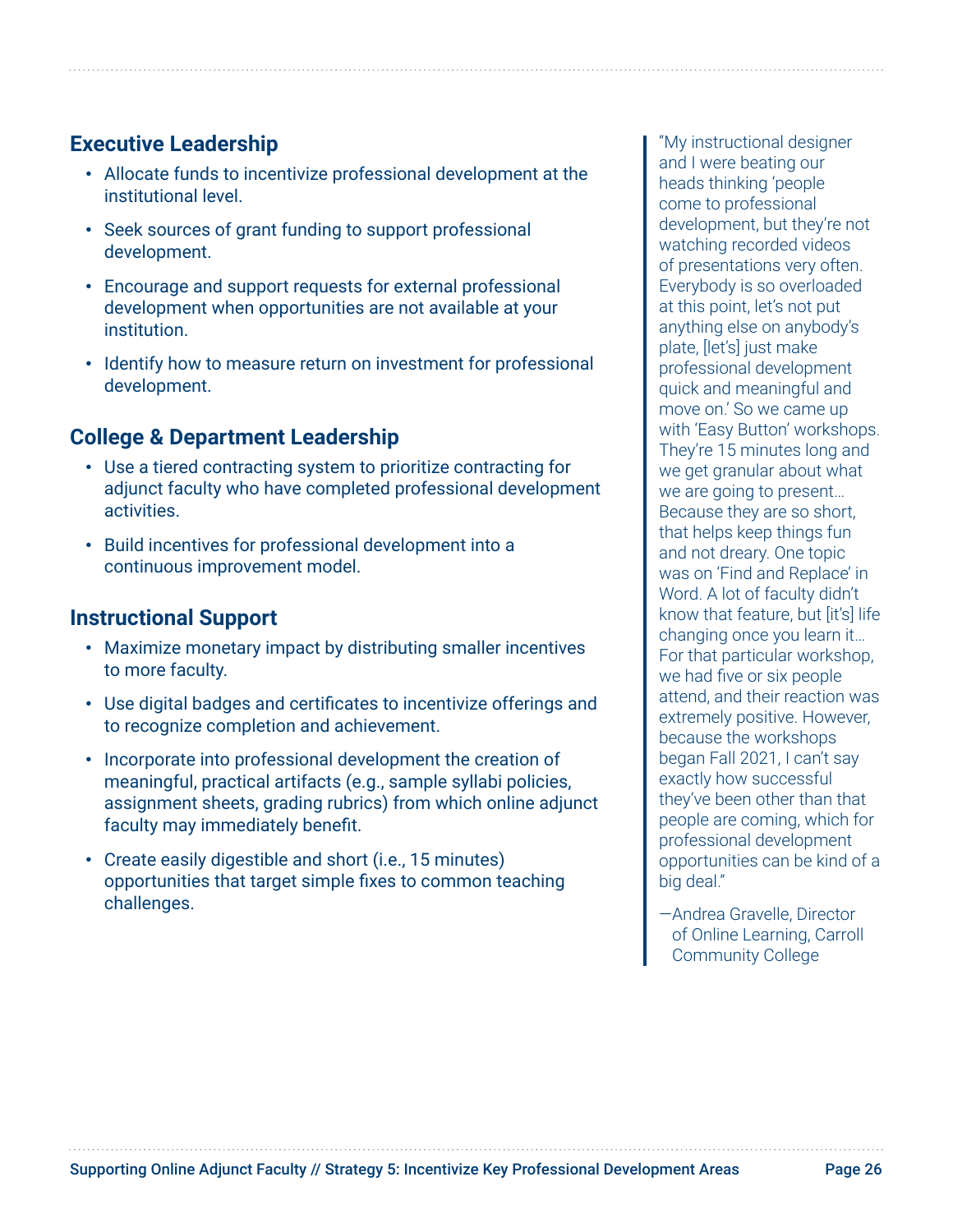

## <span id="page-26-0"></span>Strategy 6 **Recognize Exemplary Online Adjunct Faculty**

**" We have two different awards that come out of our Faculty Center… one is a research incentive award for promising research by faculty, and the other is a teaching incentive award. So, if you are identified as a really great teacher, you can get a \$5,000 permanent raise based upon this award."** 

Dr. Thomas Cavanagh, Vice Provost for Digital Learning, University of Central Florida

Online adjunct faculty are often educators dedicated to student success. Therefore, it is important to recognize their efforts and ability to effectively engage with their students. Additionally, when online adjunct faculty feel valued—and that value is publicly or privately recognized—they are more likely to feel vested in and remain at the institution for longer periods, bringing program and departmental consistency to the organization.

The [OLC Quality Framework](https://onlinelearningconsortium.org/about/quality-framework-five-pillars/) provides a fivepillar framework for quality online education. Educational leaders and faculty can use this

tool to ensure quality learning experiences for students. The first of the five pillars, the Learning Effectiveness pillar, defines a quality online education as one in which faculty and course developers utilize the unique affordances of the online environment to engage in best practices for learning, including course design, interaction, pedagogy, and assessment of learning outcomes. Acknowledging a faculty's excellence in teaching as evidenced by the OLC Quality Framework or other instrument for measuring online teaching effectiveness can provide online adjunct faculty with professional credentials while also inspiring their colleagues.

Supporting Online Adjunct Faculty // Strategy 6: Recognize Exemplary Online Adjunct Faculty Page 27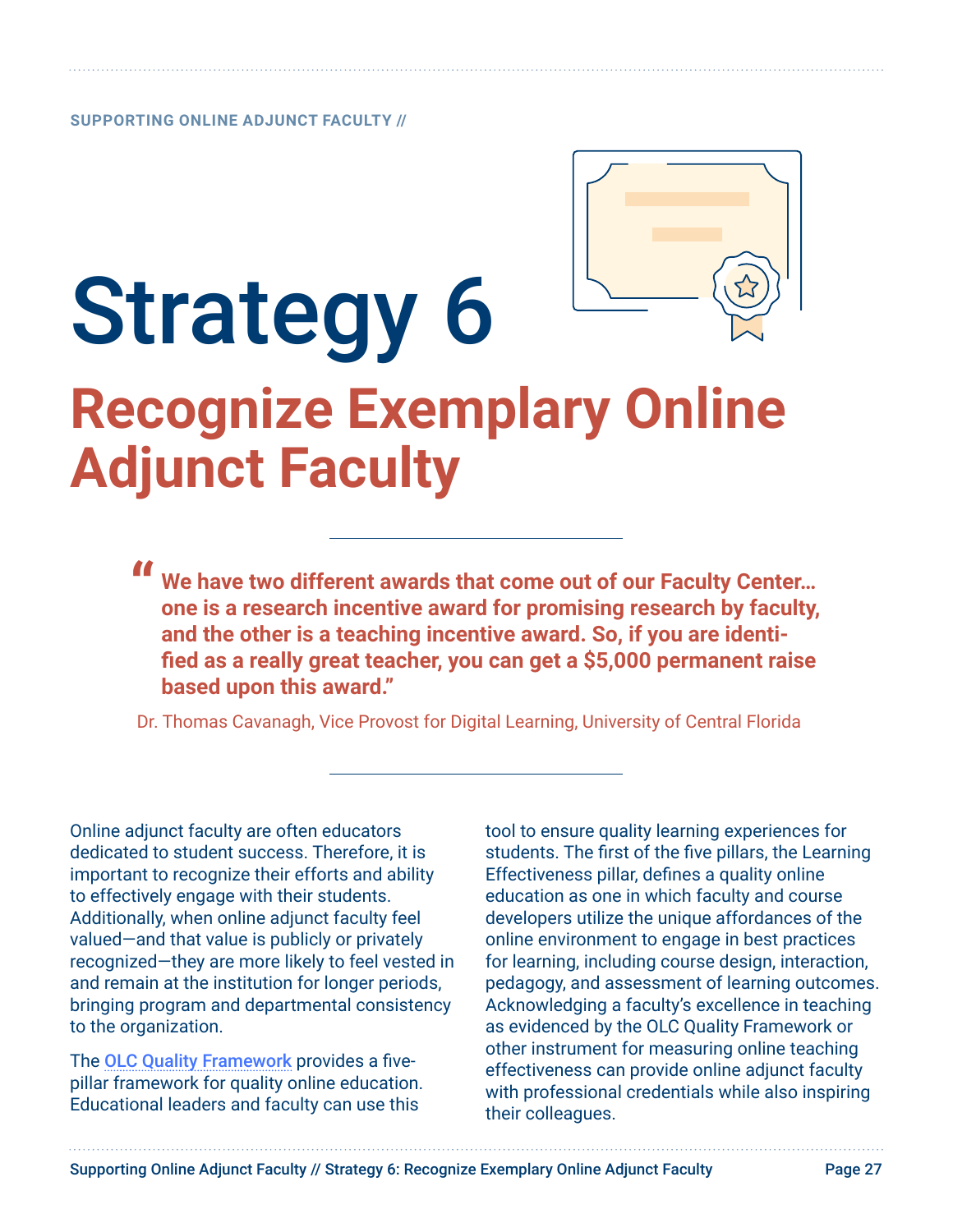#### **Executive Leadership**

- Include online adjunct faculty for eligibility in institutional teaching awards or create teaching awards specifically for adiunct faculty.
- Support monetized teaching awards targeted at online adjunct faculty.

#### **College & Department Leadership**

- Use the [OLC Quality Scorecards](https://onlinelearningconsortium.org/consult/olc-quality-scorecard-suite/) to identify exemplary online adjunct faculty.
- Nominate exemplary online adjunct faculty for institutionallevel teaching awards.
- Spotlight exemplary online adjunct faculty at college and departmental venues.
- Take time to reach out to online adjunct faculty to recognize their achievements.
- Make a point of regularly recognizing faculty for teaching successes, in informal ways (e.g., a personal thank-you email noting the faculty member's contribution to student learning and to the success of the department.).

#### **Instructional Support**

- Incorporate methods into professional development for identifying stellar online adjunct faculty.
- Develop professional development opportunities that allow online adjunct faculty to showcase their effective pedagogical practices.
- Avoid mention of institutional ranks (faculty vs. adjunct) when recognizing online adjunct faculty for effective teaching practices.

"So that's a big portion of that, of how we integrate those best practices…that just make all of the material that students will interact with accessible regardless of their learning needs."

—Deb Maeder, MSE, Ed.D., Director of Digital Education and Instructional Design, Bryan College of Health Sciences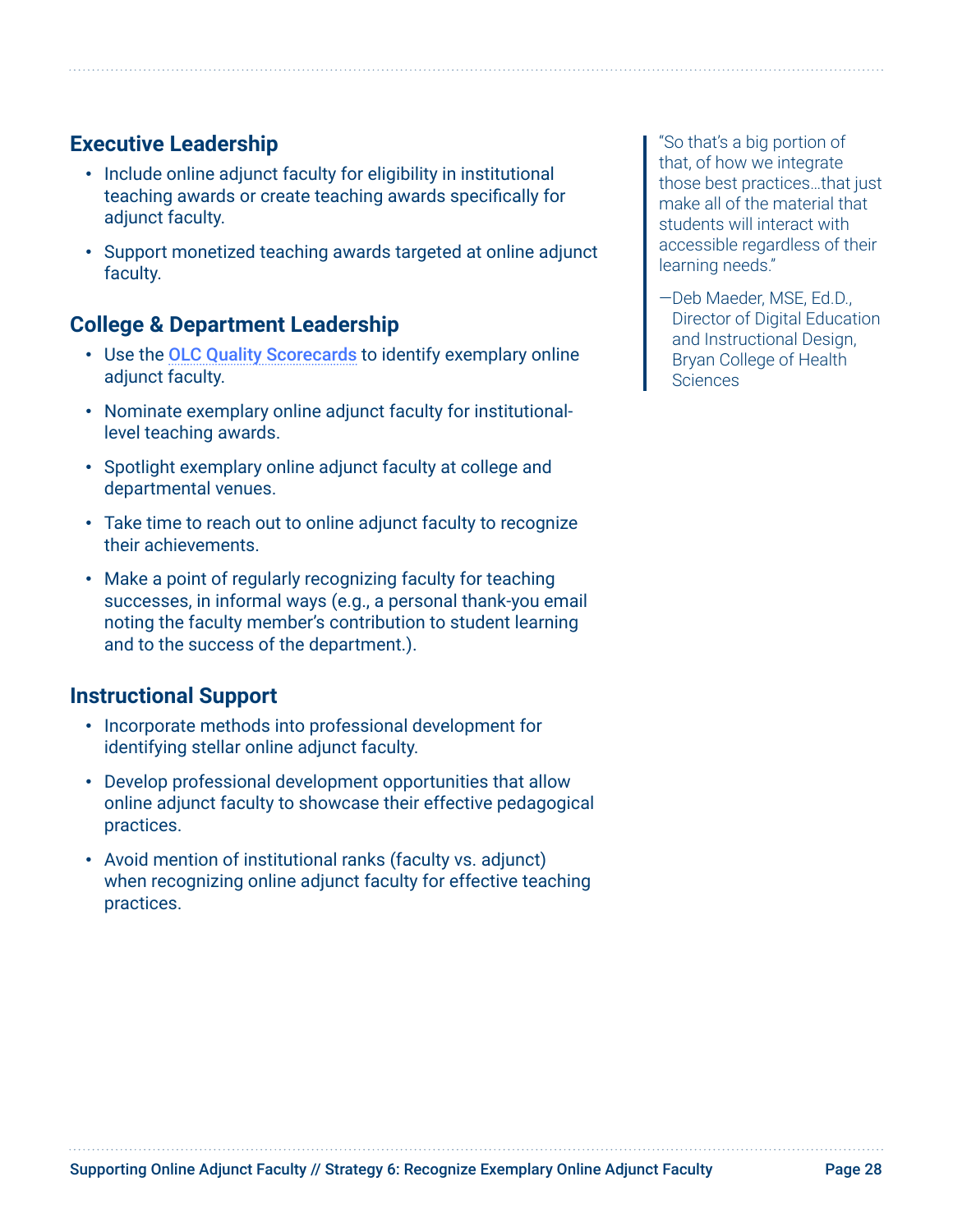<span id="page-28-0"></span>**Conclusion**

### **" Ultimately, we're about serving our students."**

Andrea Gravelle, Director of Online Learning, Carroll Community College

Most students at U.S. colleges and universities receive some direct instruction, either online or otherwise, from an adjunct faculty member. Given the rise in online, digital, and blended learning over the past few years, online adjunct faculty in particular are at the forefront of student learning and in many cases are the people who have the most direct interactions with students (American Federation of Teachers, 2022). Despite the incredible importance of online adjunct faculty, in conjunction with the general burnout and challenges associated with delivering most all instruction online during the pandemic, institutions still struggle to find tangible and pragmatic ways of supporting their crucial work.

We intend this playbook to encourage conversation around this topic and provide actionable steps that can be taken to better support online adjunct faculty to foster quality teaching and learning experiences for student success at all our institutions. To achieve this, we have written the six strategies targeted at multiple levels across institutions of higher education, including executive leadership, departmental and college leadership, and instructional support staff. We are confident that these evidence-based strategies are useful and can lead to better conditions and support for online adjunct faculty and their students. Put simply, supporting online adjunct faculty is important for the faculty members and perhaps the most direct way institutional leaders and staff can promote quality learning outcomes for students. Finally, we encourage academic leaders to use the roadmap below as a guide for implementing these strategies in both the short and the long term.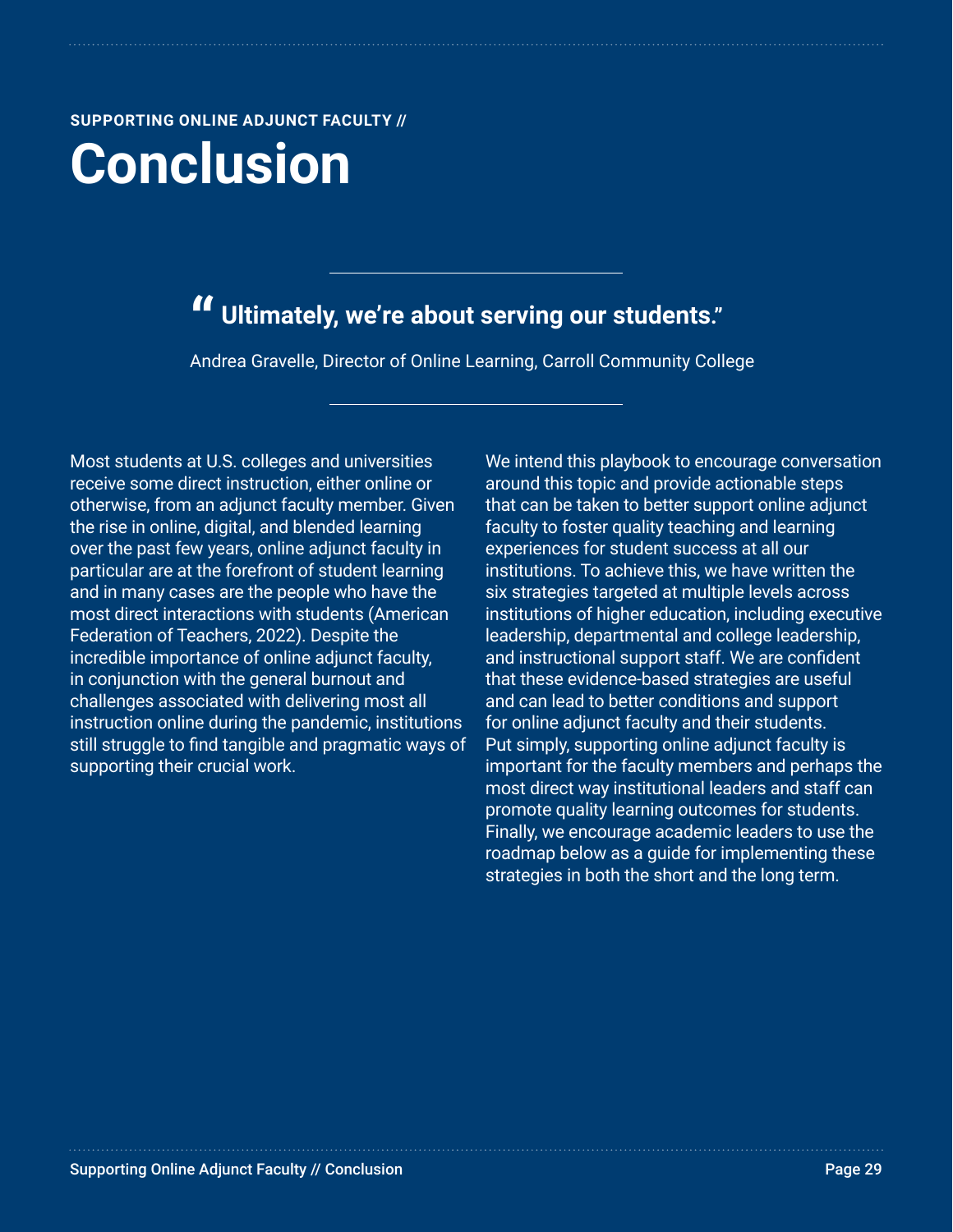

#### **ACTION ROAD MAP NOW**

Leaders can take stock of what they and their institution are currently doing to support adjunct faculty in their teaching, professional development, and sense of belonging.

#### Identify gaps in how adjunct faculty are supported and identify which strategies and/ or tangible actions can be taken now to better support them and your students.

**NEXT**

#### **LATER**

Check in with adjunct faculty and students, either informally or with structured data collection, to see how they feel they can be better supported and use the data to design a longterm and comprehensive plan for action. Share the data with institutional leaders and faculty and work collaboratively to respond to the needs emerging from the data through the development of programs, initiatives, and/or training tailored to fill these needs.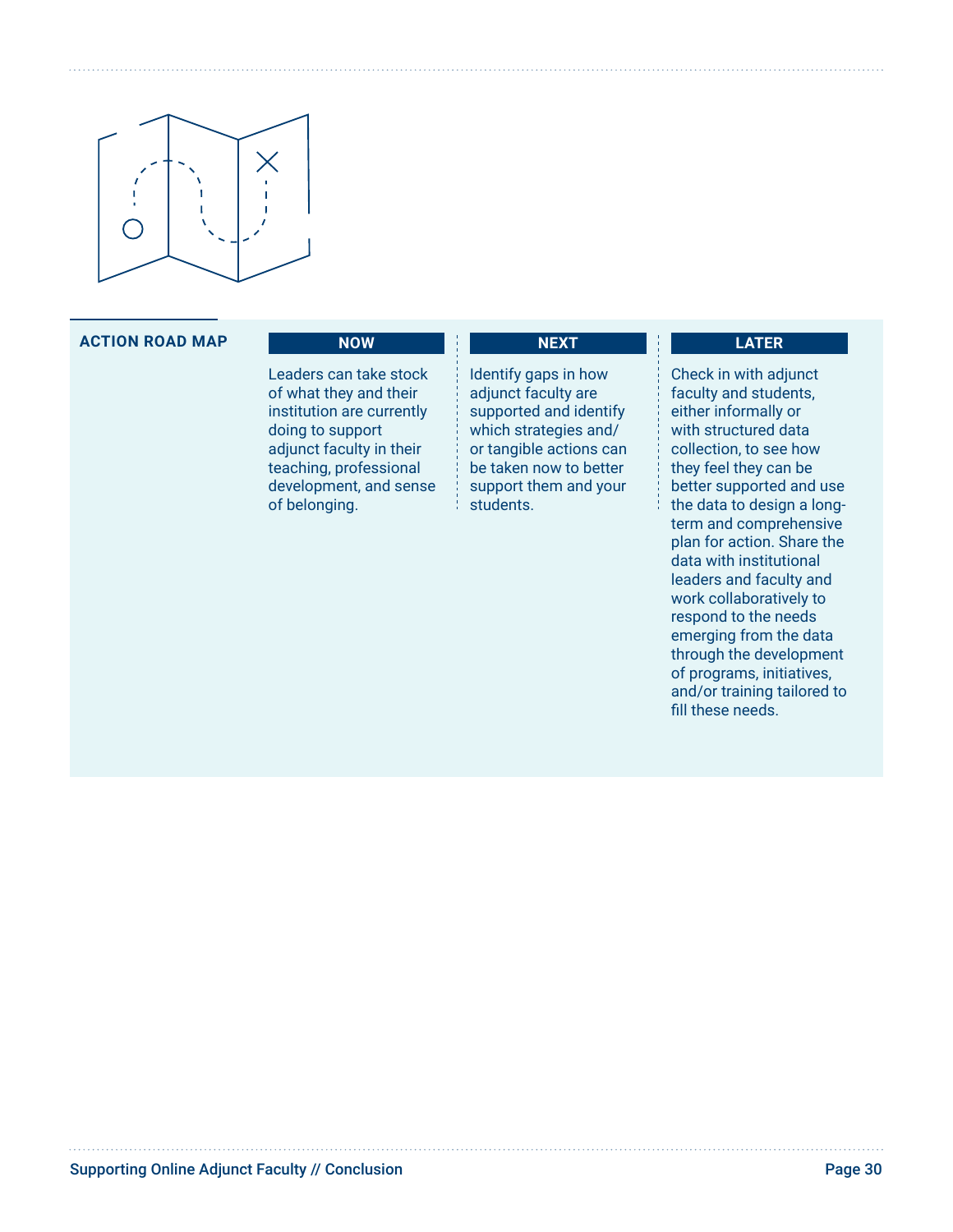### <span id="page-30-0"></span>**References**

American Federation of Teachers. (2022). *An army of temps: AFT adjunct faculty quality of work/life report*. American Federation of Teachers. [https://www.aft.org/sites/default/files/qualitylifereport\\_feb2022.pdf](https://www.aft.org/sites/default/files/qualitylifereport_feb2022.pdf)

Bolitzer, L.A. (2019). What we know (and don't know) about adjunct faculty as teachers at four-year institutions. *The Review of Higher Education, 43*(1), 113–142. <https://doi.org/10.1353/rhe.2019.0092>

Burleigh, C., Steele, P.B., & Gwitira, G. (2021). Online adjunct faculty perceptions of professional development to support personal and professional academic growth during COVID-19. *Higher Learning Research Communications, 11*(2). <https://doi.org/10.18870/hlrc.v11i2.1241>

Cameron, M., Lacy, T.A., Siegel, P., Wu, J., Wilson, A., Johnson, R., Burns, R., & Wine, J. (2021). 2019–20 National postsecondary student aid study (NPSAS:20): First look at the impact of the coronavirus (COVID-19) pandemic on undergraduate student enrollment, housing, and finances (Preliminary Data) (NCES 2021-456). U.S. Department of Education. Washington, DC: National Center for Education Statistics. [https://nces.ed.gov/pubsearch/](https://nces.ed.gov/pubsearch/pubsinfo.asp?pubid=2021456) [pubsinfo.asp?pubid=2021456](https://nces.ed.gov/pubsearch/pubsinfo.asp?pubid=2021456)

Flaherty, C. (2022, February 24). *From bad to worse*. Inside Higher Ed. [https://www.insidehighered.com/news/2022/02/24/survey-adjuncts-finds](https://www.insidehighered.com/news/2022/02/24/survey-adjuncts-finds-pandemic-made-their-situation-w)[pandemic-made-their-situation-worse](https://www.insidehighered.com/news/2022/02/24/survey-adjuncts-finds-pandemic-made-their-situation-w)

Gelman, C., Gandel, J., & Bausman, M. (2022). A multi-faceted, adjunctcentered initiative to support part-time faculty. *Journal of Teaching in Social Work, 42*(1), 82–99. <https://doi.org/10.1080/08841233.2021.2013000>

Kezar, A., DePaola, T., & Scott, D.T. (2019). *The Gig Academy: Mapping Labor in the Neoliberal University*. Johns Hopkins University Press.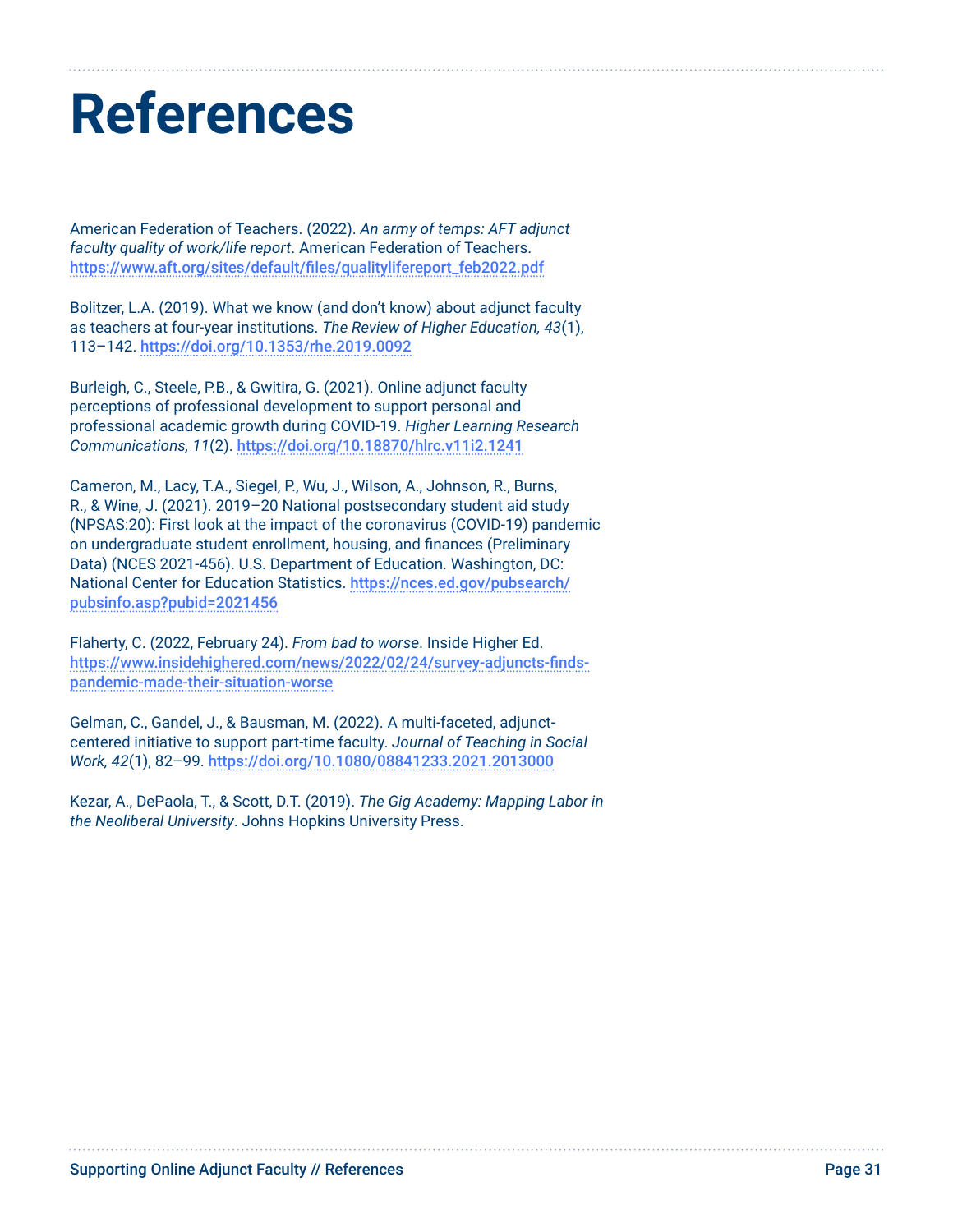### **Appendix: Adjunct Reflection Checklist**

The purpose of this reflection checklist is to support online adjunct faculty as they orient themselves to the institution for which they are teaching. In addition, this resource seeks to support online adjunct faculty as they engage in designing and facilitating their learning experiences. As we learned from the study, the responsibilities of online adjunct faculty may vary from institution to in-

stitution, and support may come from various roles within the institution. Whether you're an online adjunct faculty, a department chair, or an instructional support staff member, please feel free to use this checklist as-is or adapt it to your needs.

Г7

For an interactive version of this document, [click here](https://docs.google.com/document/d/1dRbYXgjs3oHTaq71--UQgnGDgT_4fjXmnWFwVlexYEM/copy) to create your own editable copy of this worksheet in Google Docs.

|                                               | <b>AREAS OF PREPARATION</b><br>Key questions for reflection                                                                                                                                                                                                                                                                               | <b>NOTES</b><br>As you explore your institution's website and work with your chair<br>or coordinator, use this space to take notes |
|-----------------------------------------------|-------------------------------------------------------------------------------------------------------------------------------------------------------------------------------------------------------------------------------------------------------------------------------------------------------------------------------------------|------------------------------------------------------------------------------------------------------------------------------------|
| $\left(\ \right)$                             | What are the policies and minimum<br>expectations for online design and facilitation<br>at the university and department levels?                                                                                                                                                                                                          |                                                                                                                                    |
| ◯                                             | What onboarding experiences are available to<br>me, particularly those that will integrate me<br>both into the department and into teaching the<br>course(s) I've been assigned?                                                                                                                                                          |                                                                                                                                    |
| ∩                                             | What professional development and<br>technology support are available to me through<br>my department, college, or CTL/LTC?                                                                                                                                                                                                                |                                                                                                                                    |
| ∩                                             | What are the key student services and their<br>contact information if a student needs help?<br>Key services: students with disability services,<br>library, technology support, bookstore, tutoring,<br>enrollment services, personal counseling,<br>veteran's services, career counseling, academic<br>advising, Dean of Students office |                                                                                                                                    |
| $\left( \begin{array}{c} \end{array} \right)$ | What opportunities do I have for connecting<br>and participating in a community with other<br>faculty members in my department?                                                                                                                                                                                                           |                                                                                                                                    |

#### **Orienting Yourself to Institutions**

*Checklist note: This reflection checklist was inspired by this study's findings and previous playbooks (i.e., Optimizing High-Quality [Digital Learning Experiences: A Playbook for Faculty; Caring for Students Playbook: Six Recommendations](https://www.everylearnereverywhere.org/resources/caring-for-students-playbook/), as well as the [OLC](https://onlinelearningconsortium.org/consult/olc-quality-scorecard-suite/)  [Quality Scorecard Suite](https://onlinelearningconsortium.org/consult/olc-quality-scorecard-suite/). Visit these resources and our course design (i.e., [OSCQR](https://onlinelearningconsortium.org/consult/oscqr-course-design-review/), [QCTIP](https://onlinelearningconsortium.org/consult/olc-quality-course-teaching-instructional-practice/)), program design (i.e., [Administration of](https://onlinelearningconsortium.org/consult/olc-quality-scorecard-administration-online-programs/)  [Online Programs](https://onlinelearningconsortium.org/consult/olc-quality-scorecard-administration-online-programs/)), and [student support](https://onlinelearningconsortium.org/consult/olc-quality-scorecard-student-support/) scorecards for more specific and in-depth design, facilitation, and student support ideas!*